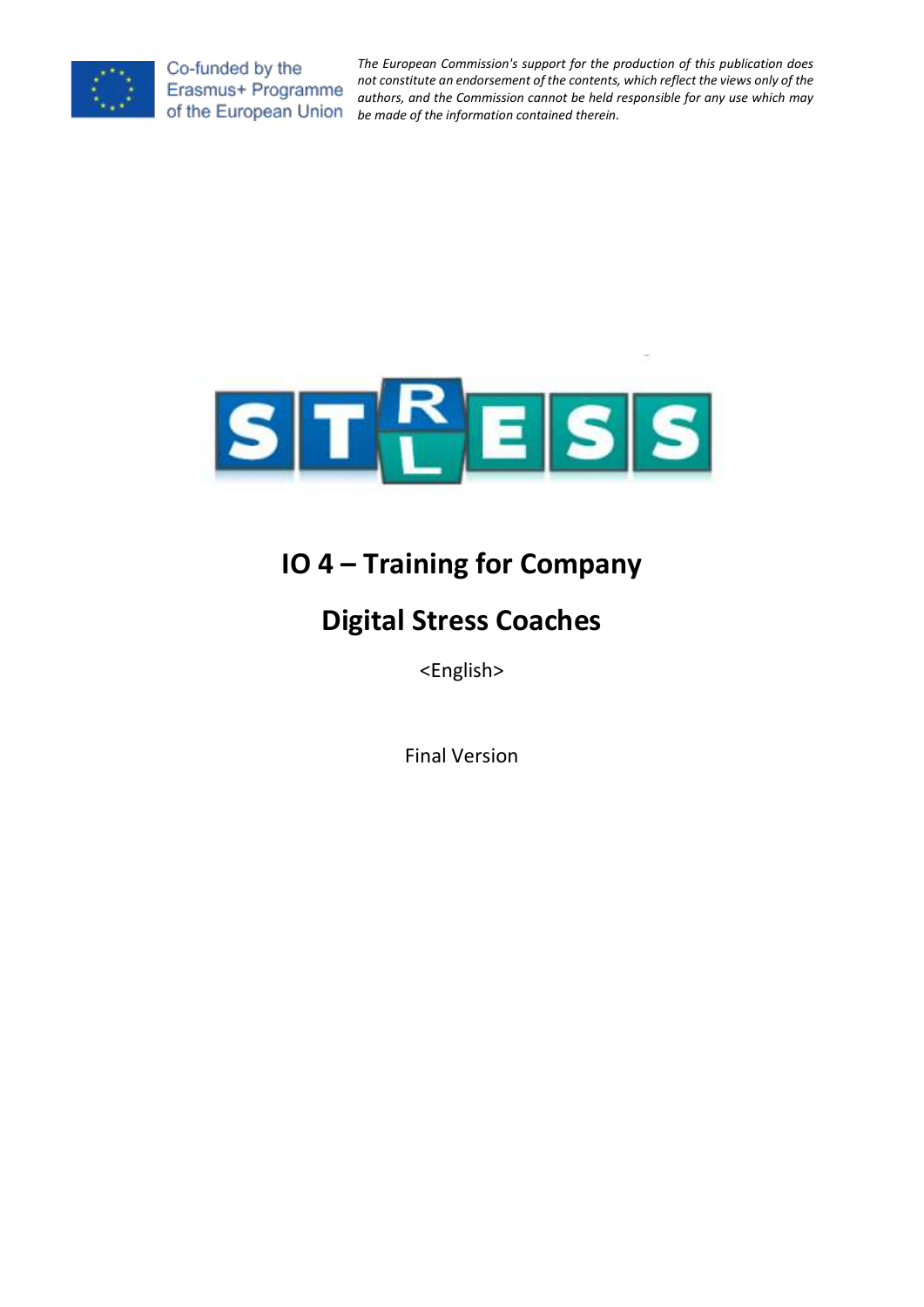



#### **Document Details**

| Author:                 | Angela Pittl          |
|-------------------------|-----------------------|
| <b>Version:</b>         | Final                 |
| Intellectual<br>Output: | IO <sub>4</sub>       |
| <b>Delivery Date:</b>   | 08.04.2022            |
| <b>Document Type:</b>   | <b>Training Guide</b> |
| File:                   |                       |
| <b>Proofreading:</b>    | By all partners       |

This document is licensed under CC BY-SA 4.0.

This document was produced as part of the ERASMUS+ Project Stress-Less - Well-being and Stress Prevention in Digital Work and Home Office for SMEs", Project ID: 2020-1-DE02-KA202-007727.

The European Commission support for the production of this publication does not constitute endorsement of the contents which reflects the views only of the authors, and the Commission cannot be held responsible for any use which may be made of the information contained therein.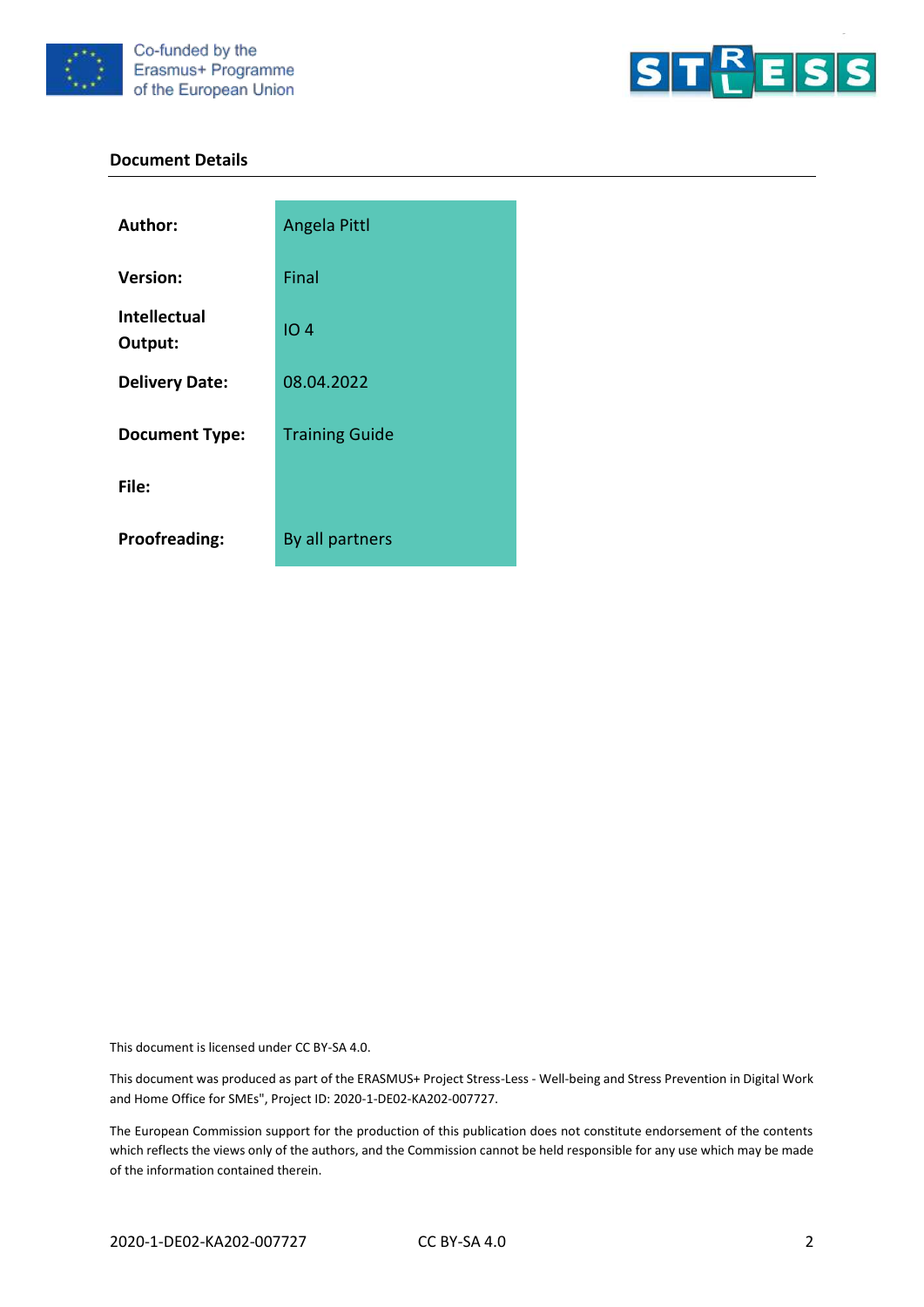



# **Content**

| 1.             |     |       |                                                                                      |  |
|----------------|-----|-------|--------------------------------------------------------------------------------------|--|
|                | 1.1 |       | Desired impact of this training - the role of the Digital Stress Coach:  5           |  |
|                | 1.2 |       | Desired impact of this training - Benefits for the organisation and its employees  6 |  |
| $\overline{2}$ |     |       |                                                                                      |  |
|                | 2.1 |       |                                                                                      |  |
|                | 2.2 |       |                                                                                      |  |
| 3              |     |       |                                                                                      |  |
|                | 3.1 |       |                                                                                      |  |
|                | 3.2 |       | The evaluation of the Status Quo - perception of stress on individual level  14      |  |
|                |     | 3.2.1 |                                                                                      |  |
|                |     | 3.2.2 | Identification of critical areas to allow adequate solution finding 15               |  |
|                |     | 3.2.3 |                                                                                      |  |
|                |     | 3.2.4 |                                                                                      |  |
|                | 3.3 |       |                                                                                      |  |
|                | 3.4 |       |                                                                                      |  |
| 4              |     |       |                                                                                      |  |
|                | 4.1 |       |                                                                                      |  |
| 5              |     |       |                                                                                      |  |
| 6              |     |       |                                                                                      |  |
|                | 6.1 |       |                                                                                      |  |
|                | 6.2 |       | European Agency for Security and Health on the workplace  40                         |  |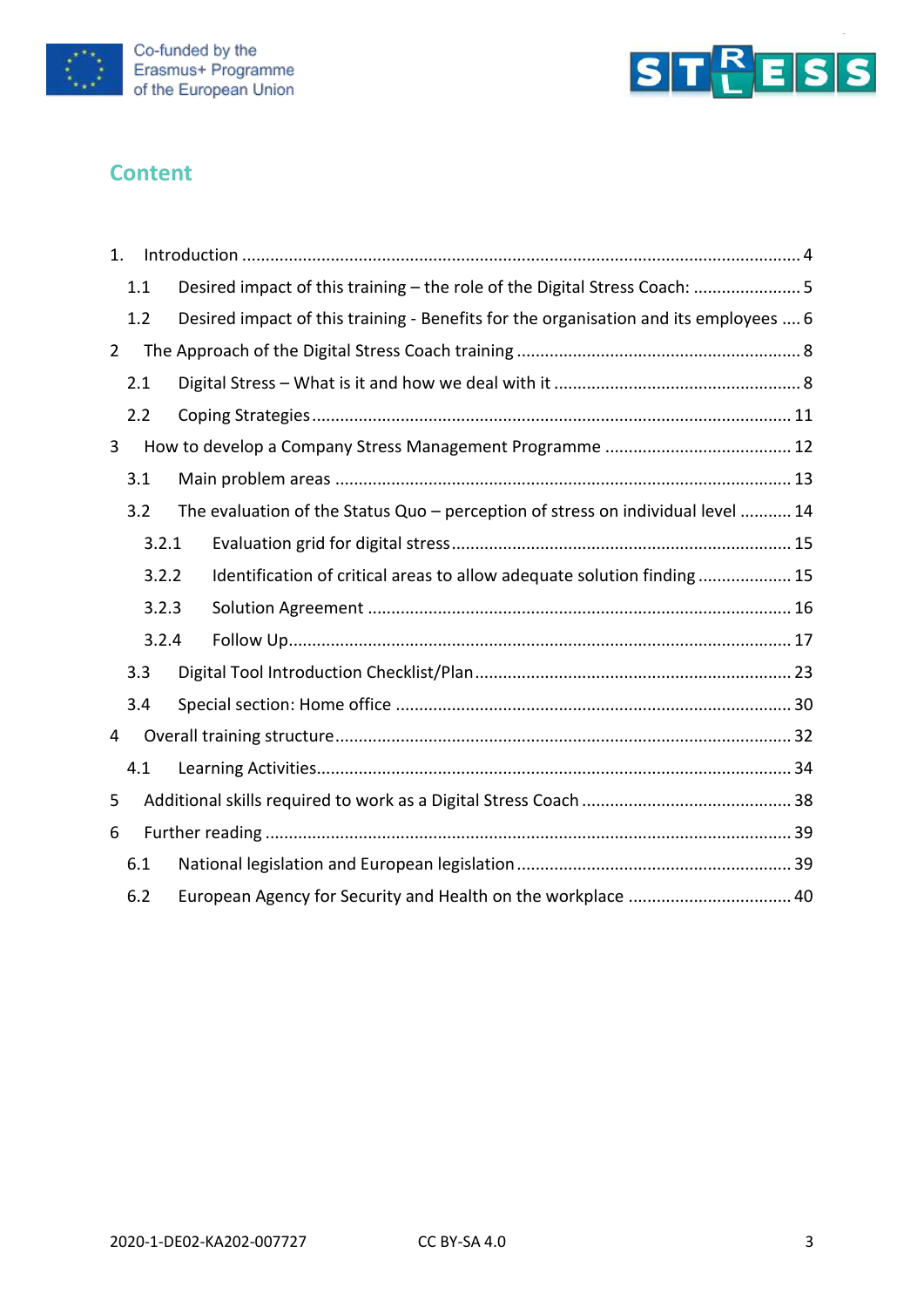



# <span id="page-3-0"></span>**1. Introduction**

In **the Stress-Less project**, we address the question of how we deal with digital stress in a changed working world, how employees suffer from it and, of course, how we as Digital Stress coaches, team leaders or employers can reduce the negative effects of digital stress.

Due to the growing importance of IT technologies in all work sectors, it has become a necessity to evaluate the challenges and burdens on the work place and develop appropriate tools and training to reduce pressure. Nowadays a work place often asks for more than the "traditional" use of working with one screen, often requiring efficient handling of multiple screens, different technologies or flexible working locations. Henceforth, new occupational realities and challenges are created. Many times, companies and teams are not prepared for these new realities, even though stress factors, digital pressure and challenges could be reduced by applying the appropriate support mechanisms.

The stress factors are classified in 2 different groups:

#### **TWO GROUPS OF STRESS FACTORS**

- 1. **Stress due to intense, accelerated and inevitable changes in the way of working (which includes work overload, routine and role conflicts**)
- **2. Stress due to digital resources and personal resources (which includes strategies to introduce ICT of characteristics of the user)**

Both phenomena may concern people in office at their workplace but also in home office. Home office, often promoted as the perfect solution to combine work and private duties (especially for women), and actually in time of COVID-19 very often the only solution to continue working, may create additional problems that is why we dedicate a specific section to this working form at home.

This specific Training Guide addresses the objective to provide a training to selected persons with personal, technical, methodical and social communicational skills, field competence as well as capacity to act for coaching situations and support solution finding in the area of digital stress in their companies. In this sense they may also be considered as bridge or intermediator in between involved parties at the workplace or as a supporter to bring common interests together to one goal.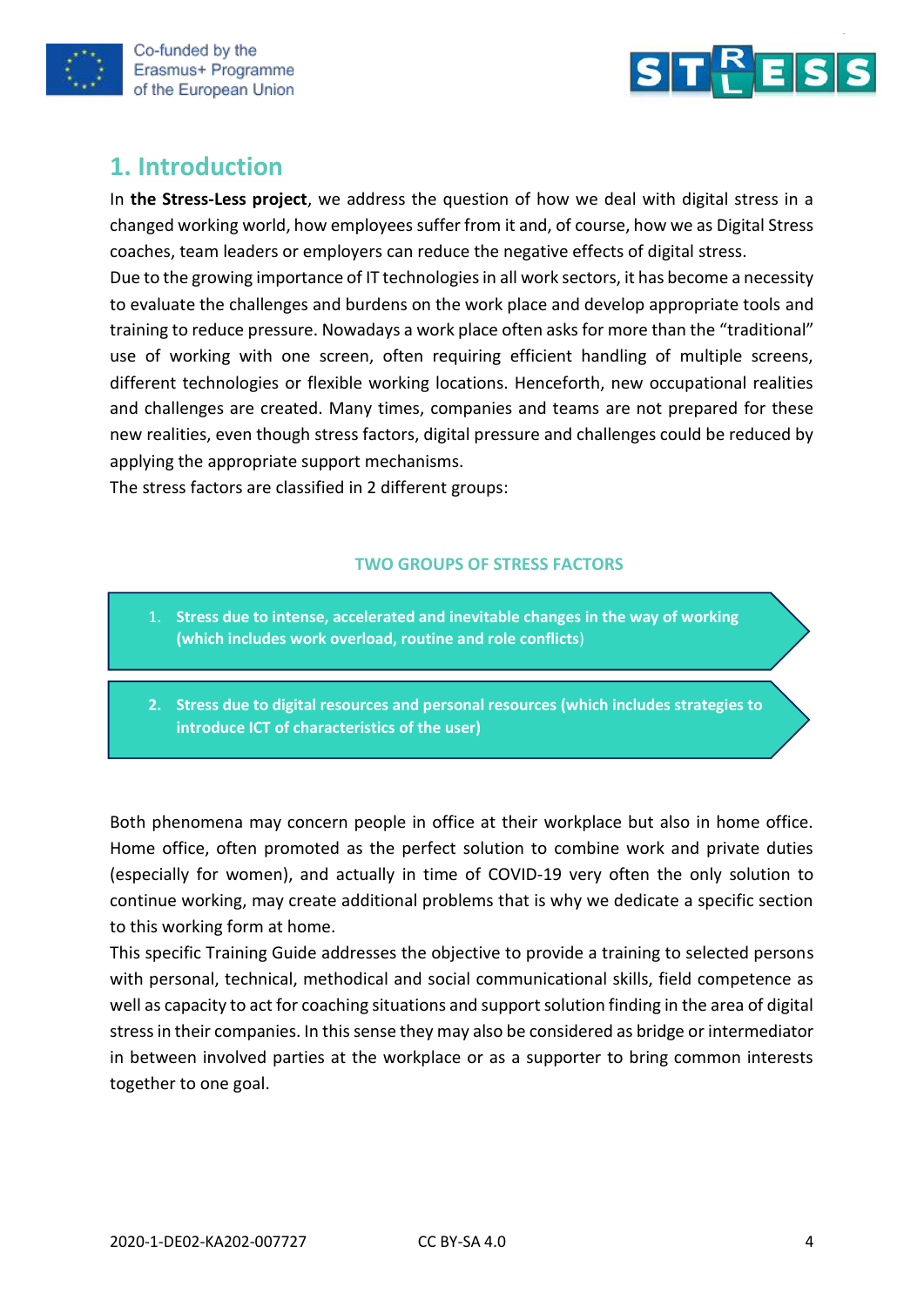



#### **VISUALISATION OF THE ROLE OF THE DIGITAL STRESS COACH**



They shall be enabled to support individuals or groups– either employees or team-leaders and employers – by providing them support in the solution finding on digital stress reduction. In this sense this training shall provide companies the opportunity to train internal experts to act as points of contact for employees and managers regarding digital stress and to help them cope better with digital stress. Digital stress plays an increasing role in everyday life, especially in the work place as technologies are constantly and very quickly evolving, people have different knowledge and different needs, also different confidence in their abilities to understand and benefit from the technology products and service. For the introduction of digital tools and personal wellbeing of staff working with them people will need more assistance to cope with future requirements.

Thus, the **direct target groups** of this training guide are companies, SME owners, HR managers, in-company VET trainers, mentors, employers' representatives, who are motivated to take over this role in their organisations or to be hired as external coaches in other organisations.

**Indirect target groups** and beneficiaries are end-users, employees who will benefit by the support of the direct target groups after going through this training.

#### <span id="page-4-0"></span>**1.1 Desired impact of this training – the role of the Digital Stress Coach:**

Digital stress coaches will be provided with content that directly addresses the users' problems and contributes to solution development of these new challenges and scenarios created by the increasing use of IT on the workplace. On the Stress-less Web and App the blended learning solution for Digital Stress will propose several materials on how to better deal as user a with the challenges and threats created by increasing number of digital tools on the workplace or home office. They can serve the trainer as materials for end-user support.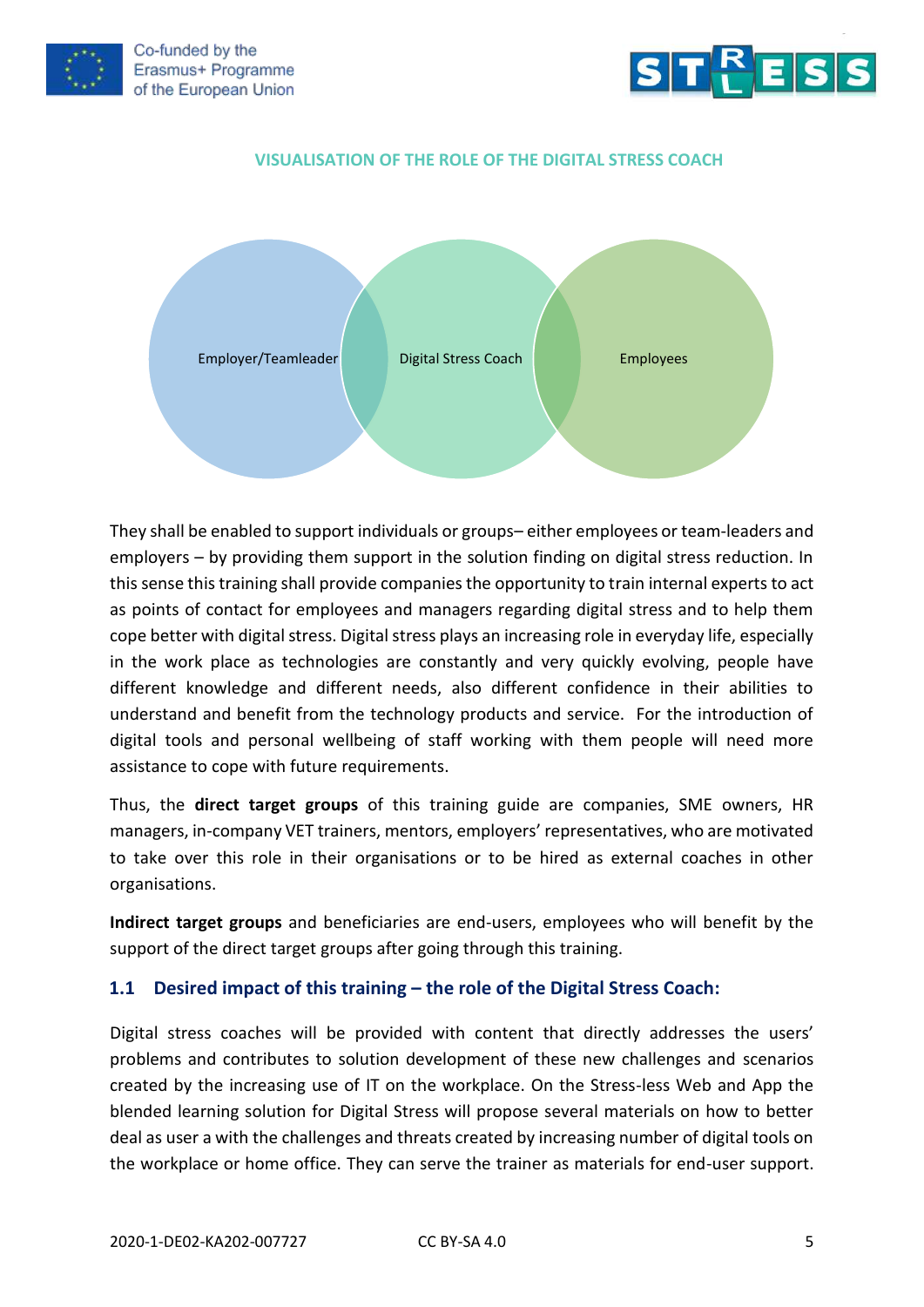



Whilst in this Company Digital Stress Coach Training the coach will find materials to apply in organisations to address directly the employers or team leaders' challenges and problems:

#### **OBJECTIVES OF THE MATERIALS IN THIS GUIDE**

How to introduce sucessfully new tools and reduce demotivation and stress



How to evaluate the digital stress level in order to assess the problematic areas and recommend adequate measures within the organisation

The trainers/coaches will be enabled to provide specific training and help that can bring change as needed

# <span id="page-5-0"></span>**1.2 Desired impact of this training - Benefits for the organisation and its**

#### **employees**

The training or the subsequent implementation of such a DIGITAL STRESS COACHES within the organisations provides the organisation benefits on different levels of the entity. Not only will it bring about positive effects for the organization itself, but it will also add benefits for its employees on an individual level. Consequently, the training and the implementation can contribute to the general corporate health care and well-being strategy. The positive effects are summarized in the following overview:

#### **POSITIVE EFFFECTS ON STAFF / EMPLOYEES**

Personalized support and guidance in finding their own solutions motivates and encourages in dealing better with digital stress on the workplace

As a result of this, staff/employees will be healthier, less stressed, easier to communicate with, be more productive, suffer less from depression and burn out, take less sick leave

Improved work - life balance and thus more motivation in the job and identification with the organisation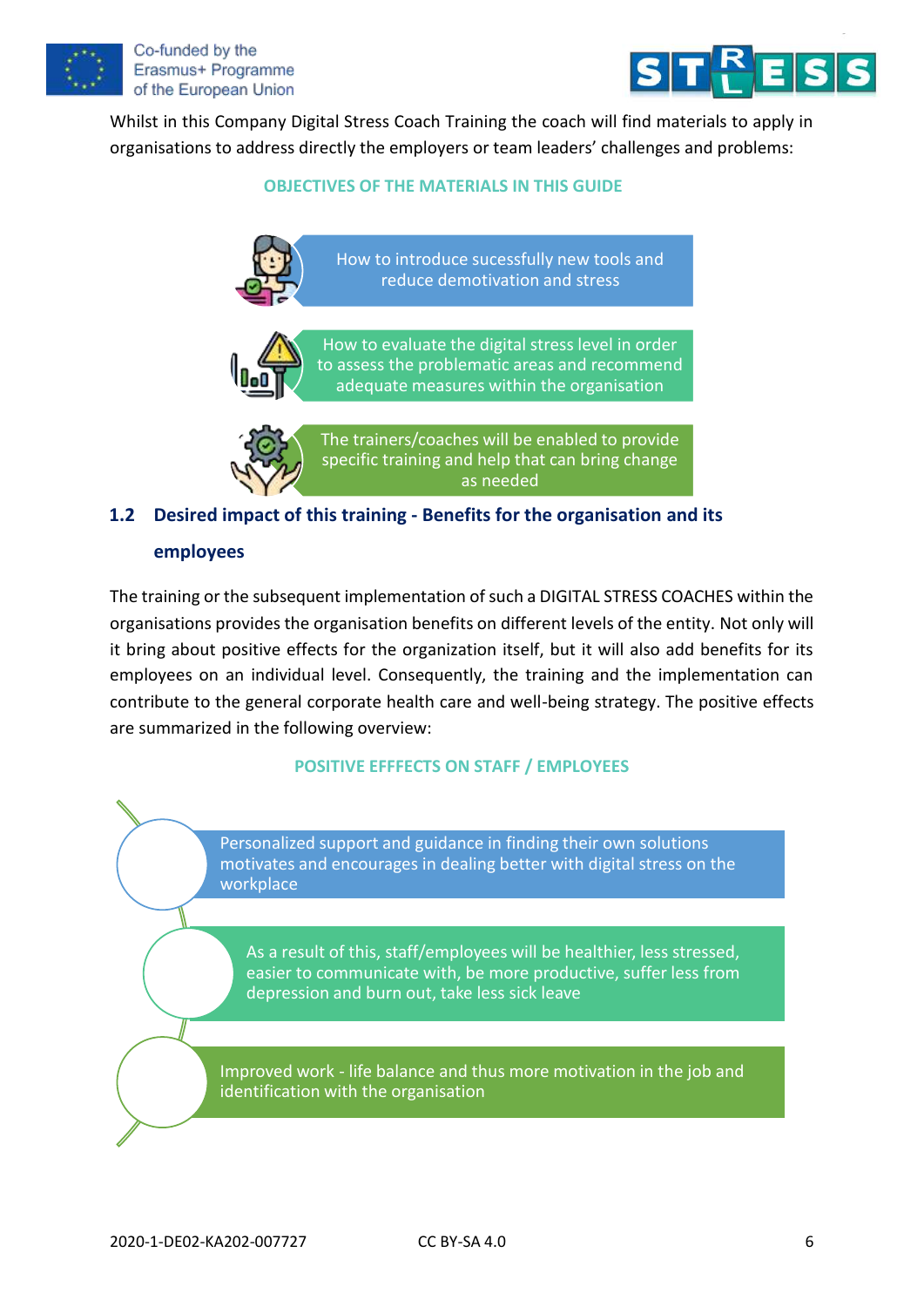



#### **POSITIVE EFFECTS ON THE ORGANISTION /ENTERPRISE ITSELF**

Having a Digital Stress Coach in their ranks will be more efficient, effective and competitive.



The combination between the use of the Blended Learning Solution and the personalized approach of the Digital Stress Coach will enhance and make more sustainable the results for both staff and the enterprises in general.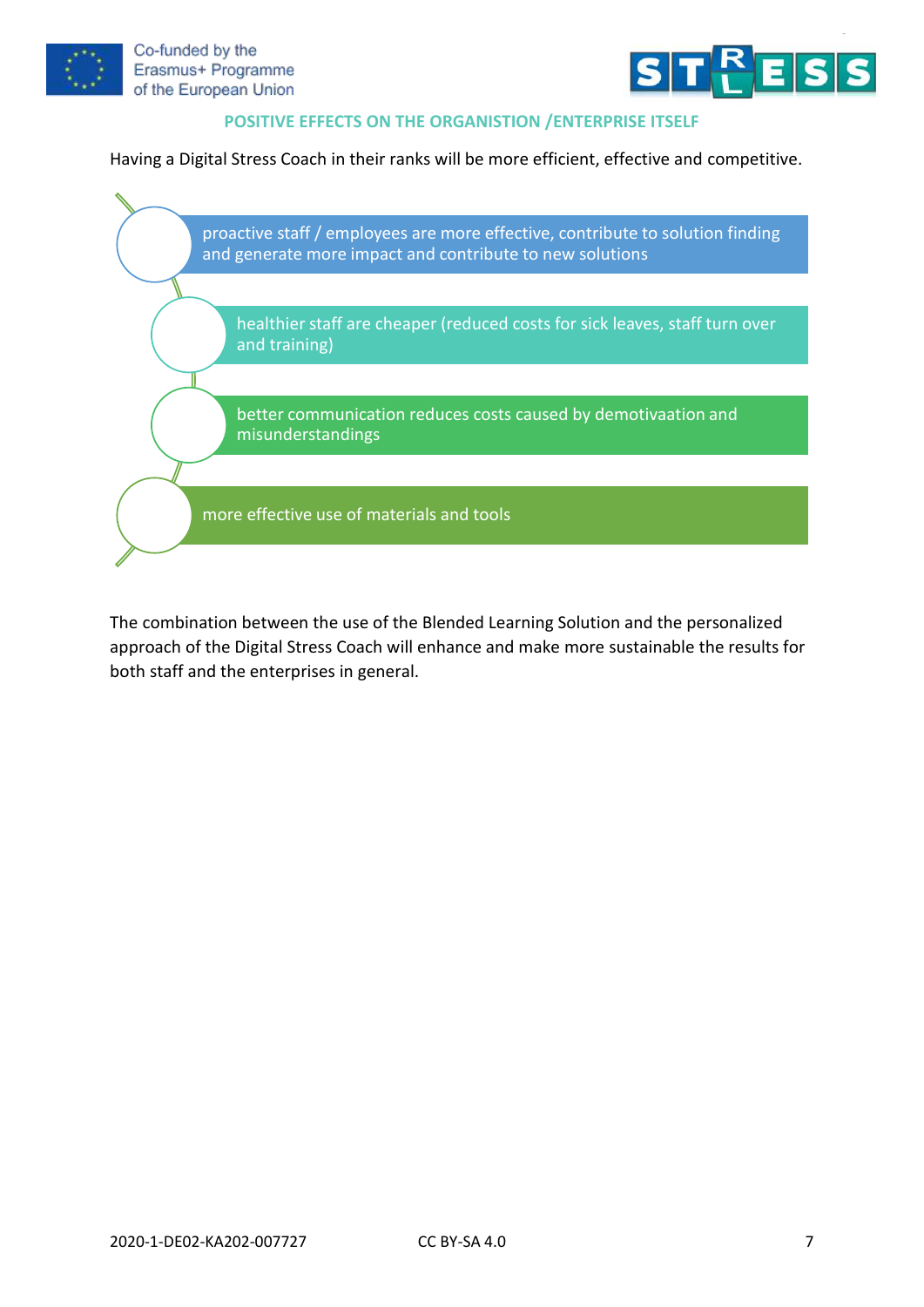

# <span id="page-7-0"></span>**2 The Approach of the Digital Stress Coach training**

#### <span id="page-7-1"></span>**2.1 Digital Stress – What is it and how we deal with it**

What exactly is digital stress? According to the scientists T. S. Ragu-Nathan and R. Riedl "Digital stress is a form of stress caused by the use and ubiquity of digital technologies (Ragu-Nathan, 2008) (Riedl R., 2013). A similar definition is offered by Gimpel, a pioneer in the study of stress in Germany:

"Digital Stress:

- Is a negative consequence of stress factors in dealing with digital technologies and media.
- Can reduce professional performance.
- Often occurs together with a significant increase in health complaints.
- Is a cross-industry and cross-job type phenomenon.
- Is often accompanied by a strong conflict between work and private life."

(Gimpel, 2021)

It is now known that digital stress can have significant negative consequences for both individuals and organisations. Unfavourable effects have been proven both on an economic level and on the level of society as a whole." (Riedl R. T., 2020) А study by the Upper Austria University of Applied Sciences with the participation of the University of Linz and the University of Bonn, has classified the following consequences as the strongest effects of digital stress. (Riedl R. T., 2020)

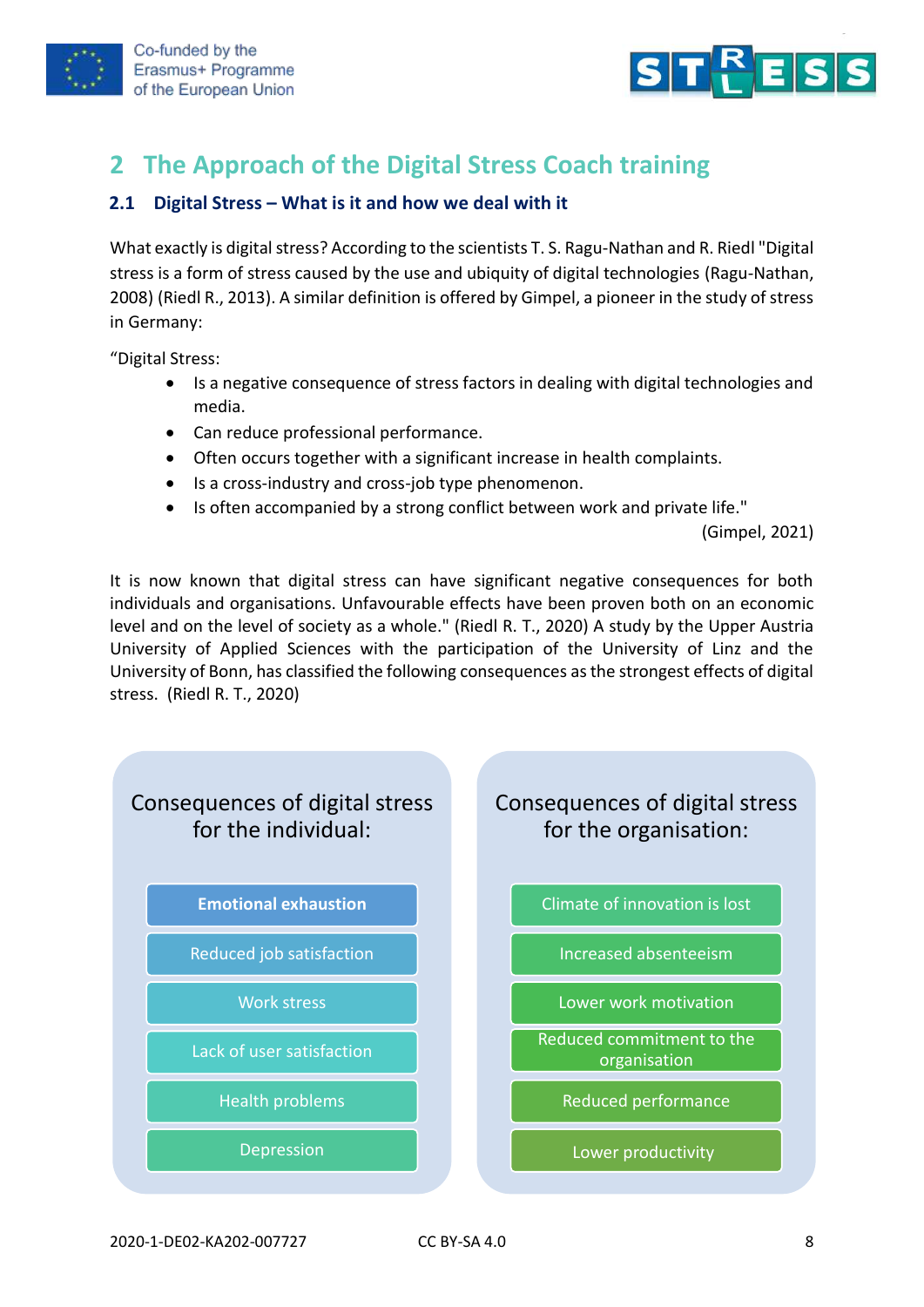



#### **VISUALISATION OF THE 12 TECHNOSTRESS FACTORS**



Explanation for the aforementioned factors:

| <b>Stressor</b>                                             | <b>Explanation</b>                                                                                                             |
|-------------------------------------------------------------|--------------------------------------------------------------------------------------------------------------------------------|
| <b>Performance Control &amp; No sense of</b><br>achievement | The feeling that through the use of digital<br>technologies and media performance<br>monitoring and evaluation are increasing. |
| <b>Unreliability</b>                                        | The feeling that the digital technologies and<br>media used are unreliable and not up to<br>their task.                        |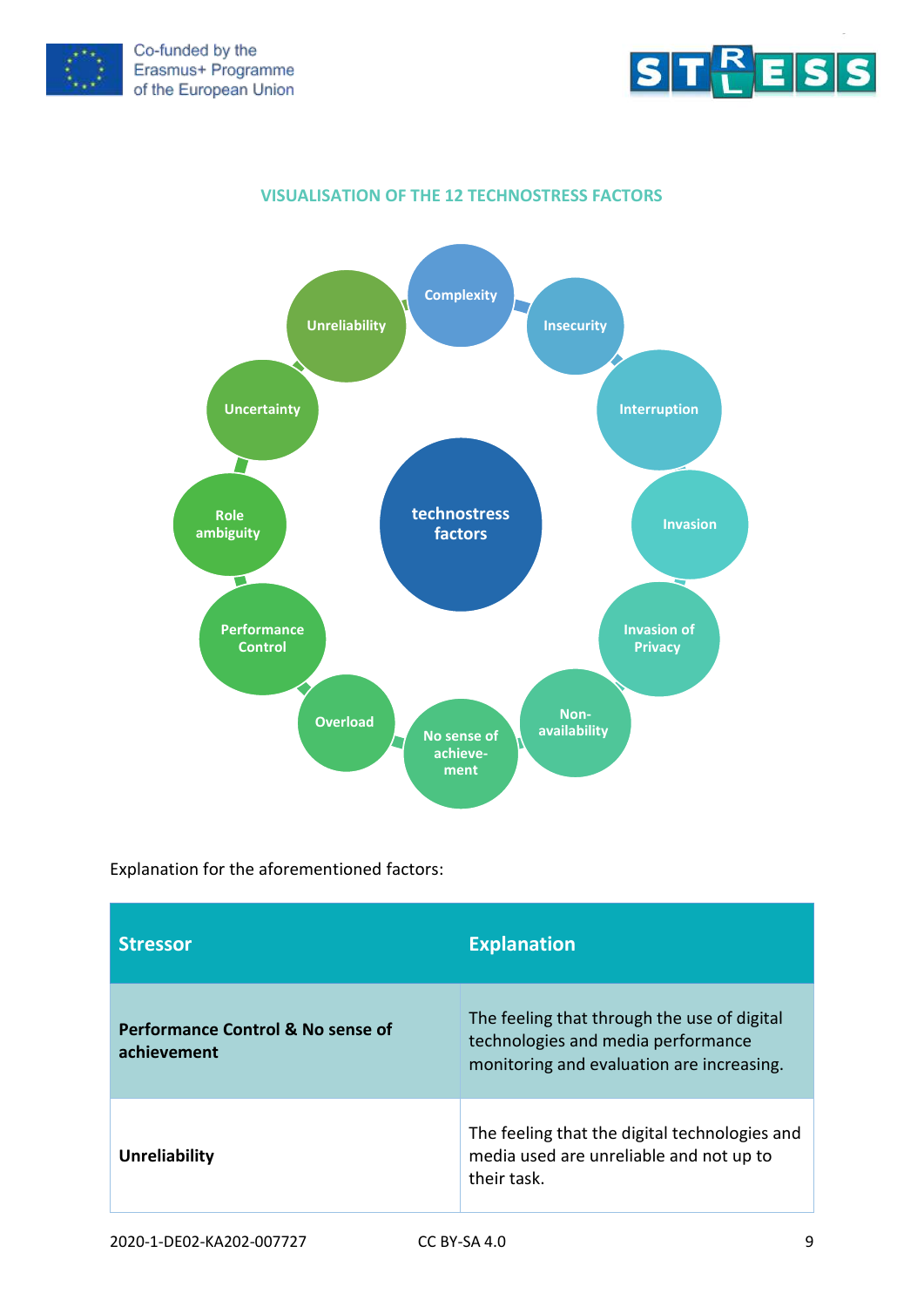



| Interruption                              | The feeling that there are increased<br>distractions or interruptions due to the use<br>of digital technologies and media.                                          |
|-------------------------------------------|---------------------------------------------------------------------------------------------------------------------------------------------------------------------|
| Overload                                  | The feeling of having to work more and<br>faster due to the use of digital technologies<br>and media.                                                               |
| <b>Uncertainty</b>                        | The feeling that one's own skills need to be<br>developed on a regular basis due to<br>constant changes and changes in digital<br>technologies and media.           |
| Non-availability                          | The feeling that the digital technologies and<br>media they need are not available.                                                                                 |
| <b>Complexity</b>                         | The feeling that the high complexity of<br>digital technologies and media exceeds<br>one's own capabilities and that these can<br>only be built up with difficulty. |
| <b>Role ambiguity</b>                     | The feeling that more time needs to be<br>invested in solving problems with digital<br>technologies and media than in the actual<br>work activity.                  |
| <b>Insecurity</b>                         | The feeling that job loss is imminent due to<br>automation or lack of competence in using<br>digital technologies and media.                                        |
| <b>Invasion of Privacy &amp; Invasion</b> | The feeling that the use of digital<br>technologies and media violates the Privacy<br>violated                                                                      |

The most important digital stress factors, identified by the STRESS-LESS consortium, within the implemented in 2021 research are **Techno-Uncertainty**, **Performance Control**, **Techno-Overload**, **Techno-Invasion** and **Interruptions.** Their definitions and more information about them, as well as more theoretical background on digital stress at work and how to prevent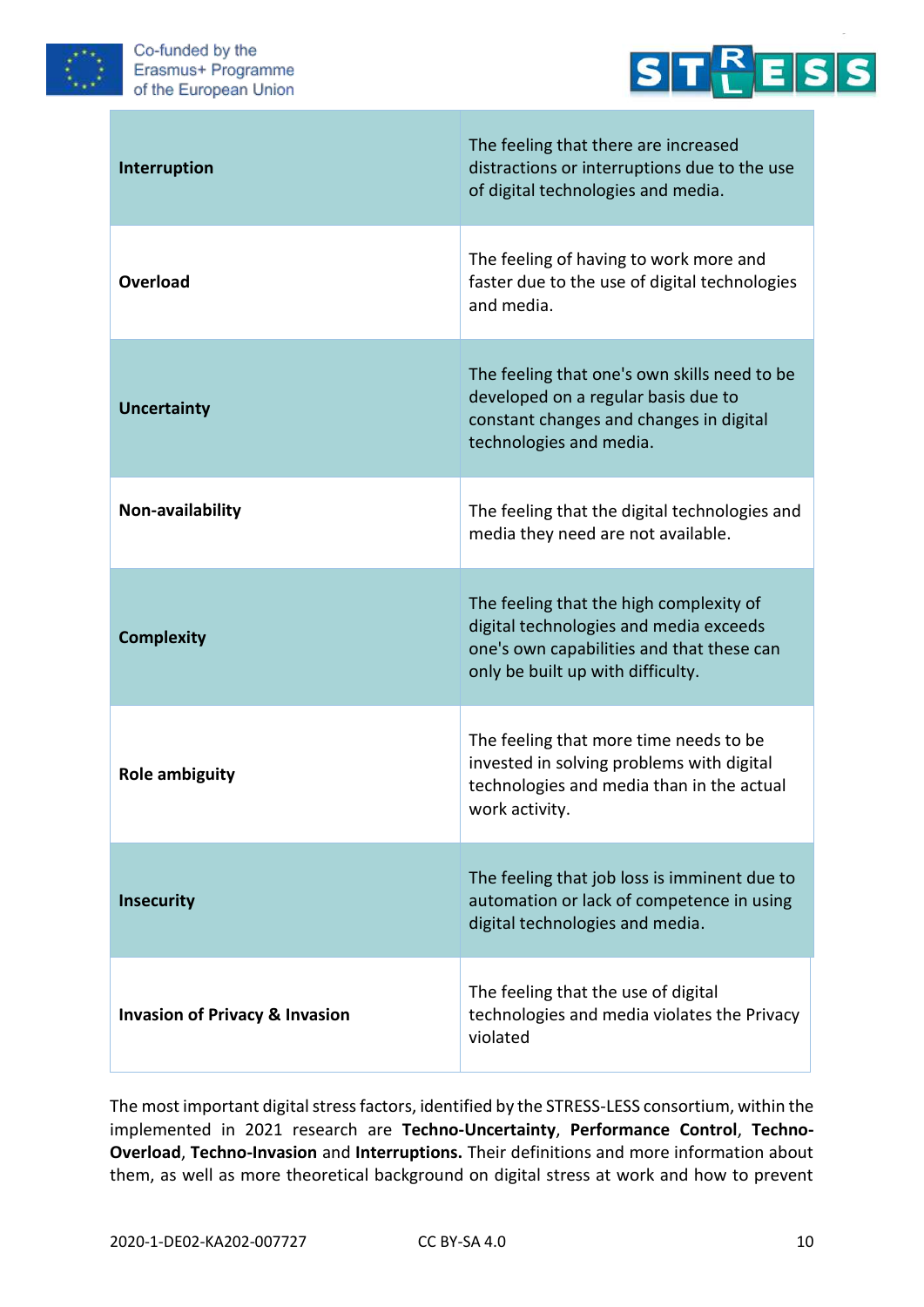



and manage it on personal level can be found in the first part of the Blended Learning Solution for Prevention and Management of Digital Stress – Introduction and Theoretical Background.

## <span id="page-10-0"></span>**2.2 Coping Strategies**

Coping with digital stress is similar to coping with any other type of stress, but it also has its specifics. In the Blended Learning Solution for Prevention and Management of Digital Stress, we bring to your attention knowledge and coping strategies that help overcome general workrelated stress, but we have adjusted them to target specifically digital stress. We have also included some knowledge and coping strategies that are exclusively targeted at digital stress. The specific, more in-depth knowledge and the coping strategies that we suggest employees use for coping with digital and home office stressors can be found in the Digital Programme for Prevention and Coping with Digital Stress. In order for trainers and learners to be able to make better use of this knowledge and activities we would like to shortly introduce the basics of managing and coping with workplace stress, as well as digital stress.

After recognizing that we experience digital stress in our job we need to recognize and understand the resources we have for coping with this stress. These could be Job resources, which represent any physical, psychological, social, or organizational aspects of a job that may be functional in achieving work goals, reducing job demands and the associated physiological/psychological costs, or which are stimulating personal growth and development. (Demerouti, 2001) These could also be Personal resources such as the confidence of individuals in their ability to control their environment, as well as optimism and self-efficacy. (Bakker A. B., Job demands–resources theory: taking stock and looking forward. ,2017)

Using these resources employees may apply different coping strategies in order to prevent and overcome digital stress. Coping strategies represent personal resources in overcoming stress.

According to Lazarus & Folkman (Lazarus, 1984 ) there are two main categories of strategies for coping with stress: Problem-Focused and Emotion-Focused. Problem-Focused strategies are aiming at managing or altering the problem, causing the distress. The Emotion-Focused strategies are aimed at regulating our emotional response to the situation. More contemporary scholars argue that this is an artificial division and that the best strategies actually achieve both goals, for example when we make a plan how to solve a problem, we do not only work towards eliminating the cause of distress, but also create the feeling of being in control, which calms our emotional reaction. Within our Blended Learning Solution, we propose both Problem-Focused and Emotion-Focused strategies for coping with digital stress.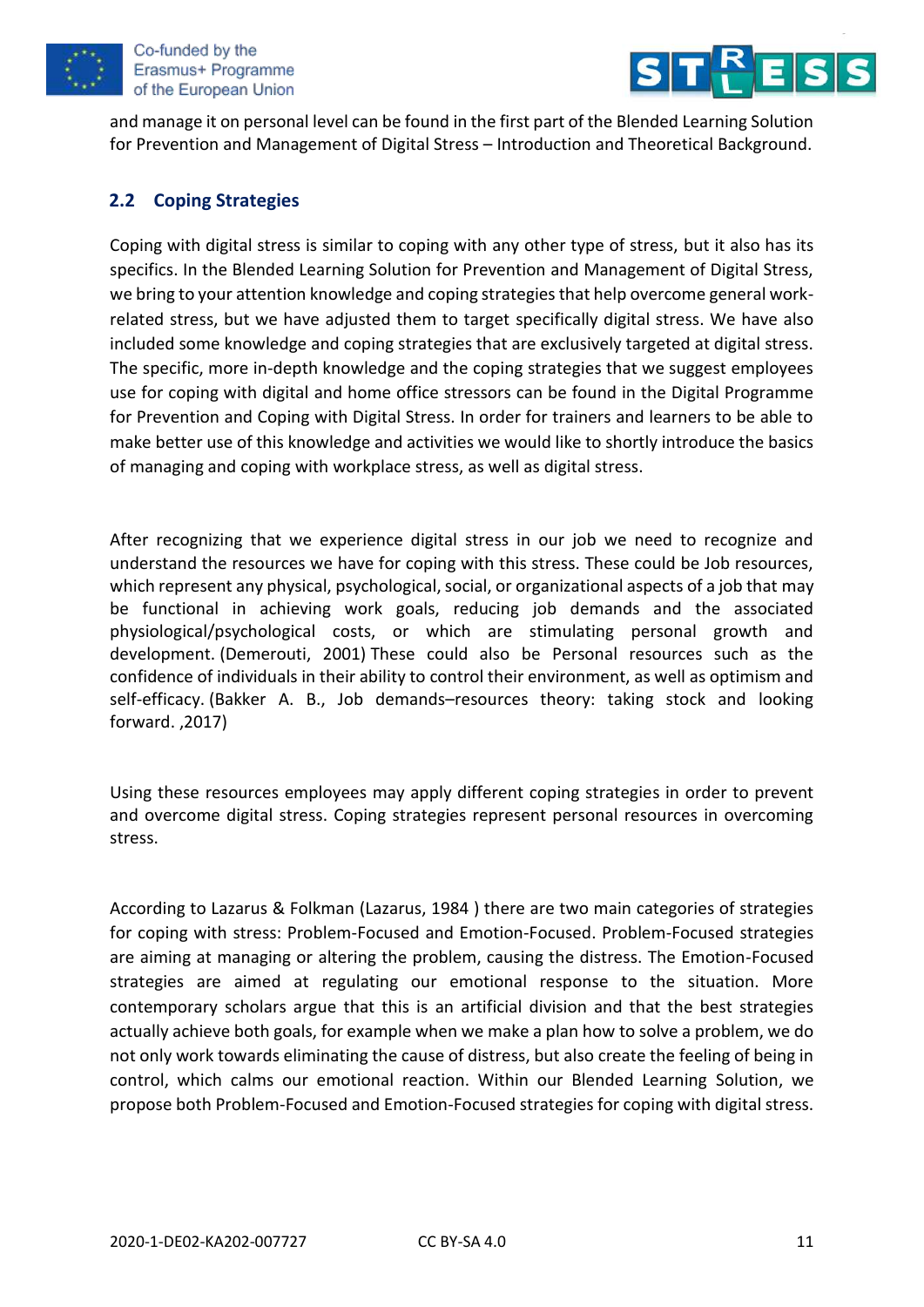



# <span id="page-11-0"></span>**3 How to develop a Company Stress Management Programme**

Due to the increasing digitalisation at work, intensified by the COVID-19 restrictions which subsequently increased the use of digital tools further, the challenges and requirements on the work place have multiplied. Especially in cases when the switch to digital tools is a necessity without being able to plan the transfer with the employees.

These new work forms brought about advantages, as well as dangers and problem areas. Some are listed in the following table:

| <b>Advantages</b>                                                                                   | <b>New problem areas</b>                                                                    |
|-----------------------------------------------------------------------------------------------------|---------------------------------------------------------------------------------------------|
| The flexibility of work hours enables an<br>easier combination of professional and<br>private life. | Rise of work hours and overworking                                                          |
| Reduction of time usually spend for<br>commuting to/from work                                       | Isolation/Demotivation                                                                      |
| Risk reduction of accidents while<br>commuting                                                      | Difficulty of separation between<br>professional and private life                           |
| Less pollution and strain on the<br>environment due to the reduction of<br>commuting traffic        | Consequential damage due to work<br>materials which do not adhere to<br>ergonomic standards |
|                                                                                                     | Interruptions in private and/or<br>professional life                                        |
|                                                                                                     | Loss of information due to lack of<br>connection to the work team                           |

#### **ADVANTAGES AND PROBLEMATIC AREAS OF NEW FORMS OF WORK**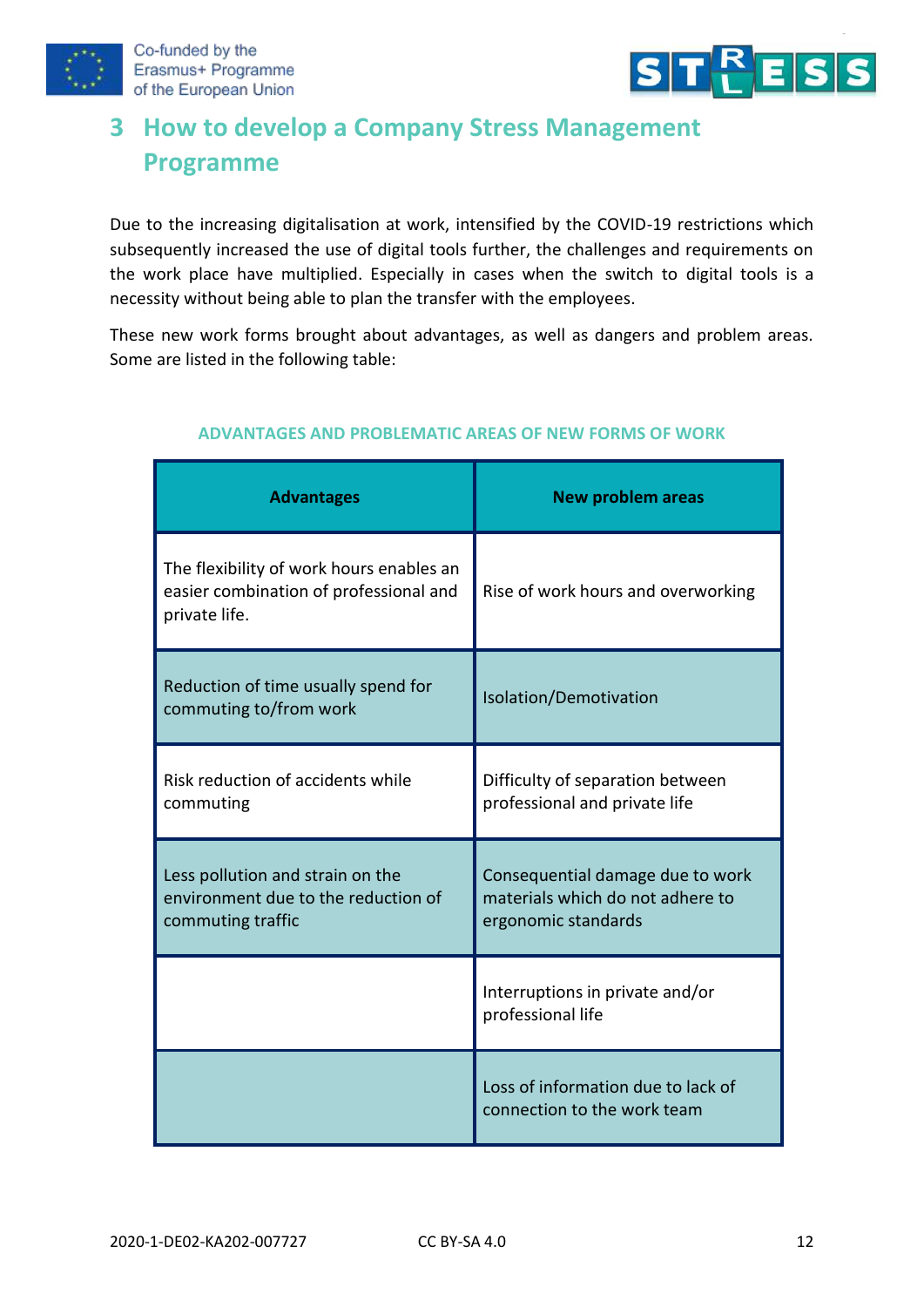



#### **3.1 Main problem areas**

<span id="page-12-0"></span>A sound summary on the main problematic areas of digital stress can be found in the report of IO1 – National Reports and Surveys. This Guide is based on the findings elaborated and presented in those papers. The overview enables us to identify main problem areas which shall be investigated in more detail during the development of a Company Stress Management Programme:

#### **VISUALITATION OF THE MAIN PROBLEM AREAS**

| <b>Work hours</b>         | $\circ$ Expansion of work hours (continuation of tasks at home during<br>the weekend or holidays which would have usually been left for<br>the next working day due to the closing of the work day)<br>$\circ$ Reoccurring Interruptions                                                                                                                                                                                                                                                                                                                                                                                                                                                                                                           |
|---------------------------|----------------------------------------------------------------------------------------------------------------------------------------------------------------------------------------------------------------------------------------------------------------------------------------------------------------------------------------------------------------------------------------------------------------------------------------------------------------------------------------------------------------------------------------------------------------------------------------------------------------------------------------------------------------------------------------------------------------------------------------------------|
| <b>Task</b><br>management | $\circ$ Overworking due to work load (quantitative and qualitative):<br>■ Multi-tasking<br>■ Accumulation of work interruptions<br>o Inadequate management of emails, WhatsApp messages, etc.<br>(continuous interruptions, never-ending email conversations,<br>overload of emails, etc.)<br>o Lack of speed or error-prone platforms and programmes<br>o Lack of knowledge about IT technologies, proper handling of<br>technical equipment<br>○ Communication:<br>Adequate and sufficient information management between<br>the staff<br>• Possibility for further questions / clarifying discussions<br>■ Feedback<br>$\circ$ Team integration:<br>■ Exchange of experiences<br>Transfer and transmission of information<br>$\circ$ Insecurity |
| Work-Life<br>balance      | o Separation between professional and private life, so neither is<br>overtaken by the other                                                                                                                                                                                                                                                                                                                                                                                                                                                                                                                                                                                                                                                        |
| <b>Work</b><br>materials  | o Overburdening due to too many different technical tools (see<br>multi-tasking)<br>$\circ$ Visual exertion<br>o Inadequate posture<br>o Inadequate materials                                                                                                                                                                                                                                                                                                                                                                                                                                                                                                                                                                                      |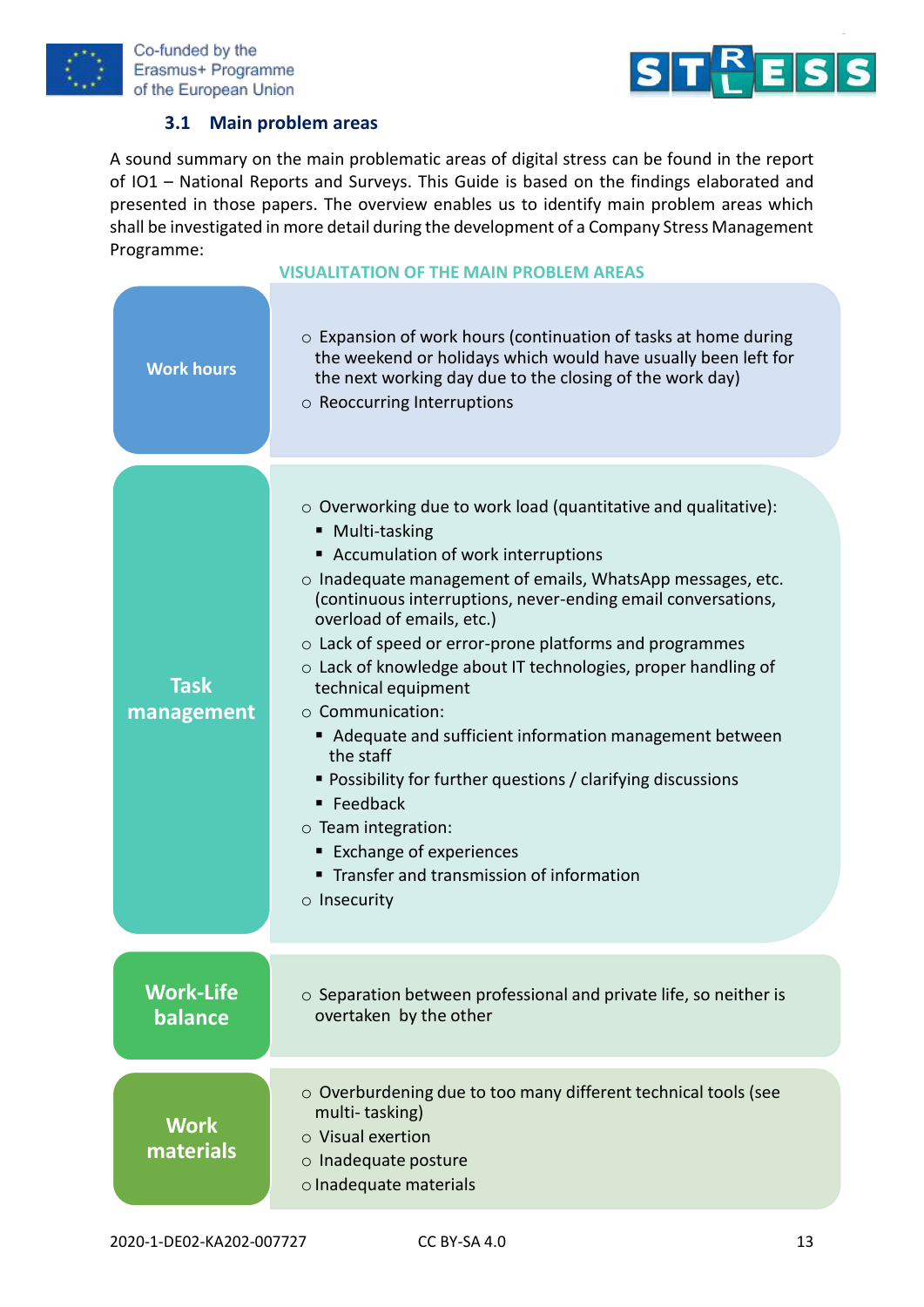



To deal with and avoid these risks and reduce their impact a Company Stress Management Plan in the best way has to consist of two sections:

- The evaluation of the Status Quo
- Possible preventive Measures

### <span id="page-13-0"></span>**3.2 The evaluation of the Status Quo – perception of stress on individual**

#### **level**

For a better understanding we decided to simplify the process of evaluation and reduction of digital stress on the workplace in a 5 steps process which you can see in the visualisation below:

#### **RECOMMENDED PROCESS TO EVALUATE AND REDUCE DIGITAL STRESS**

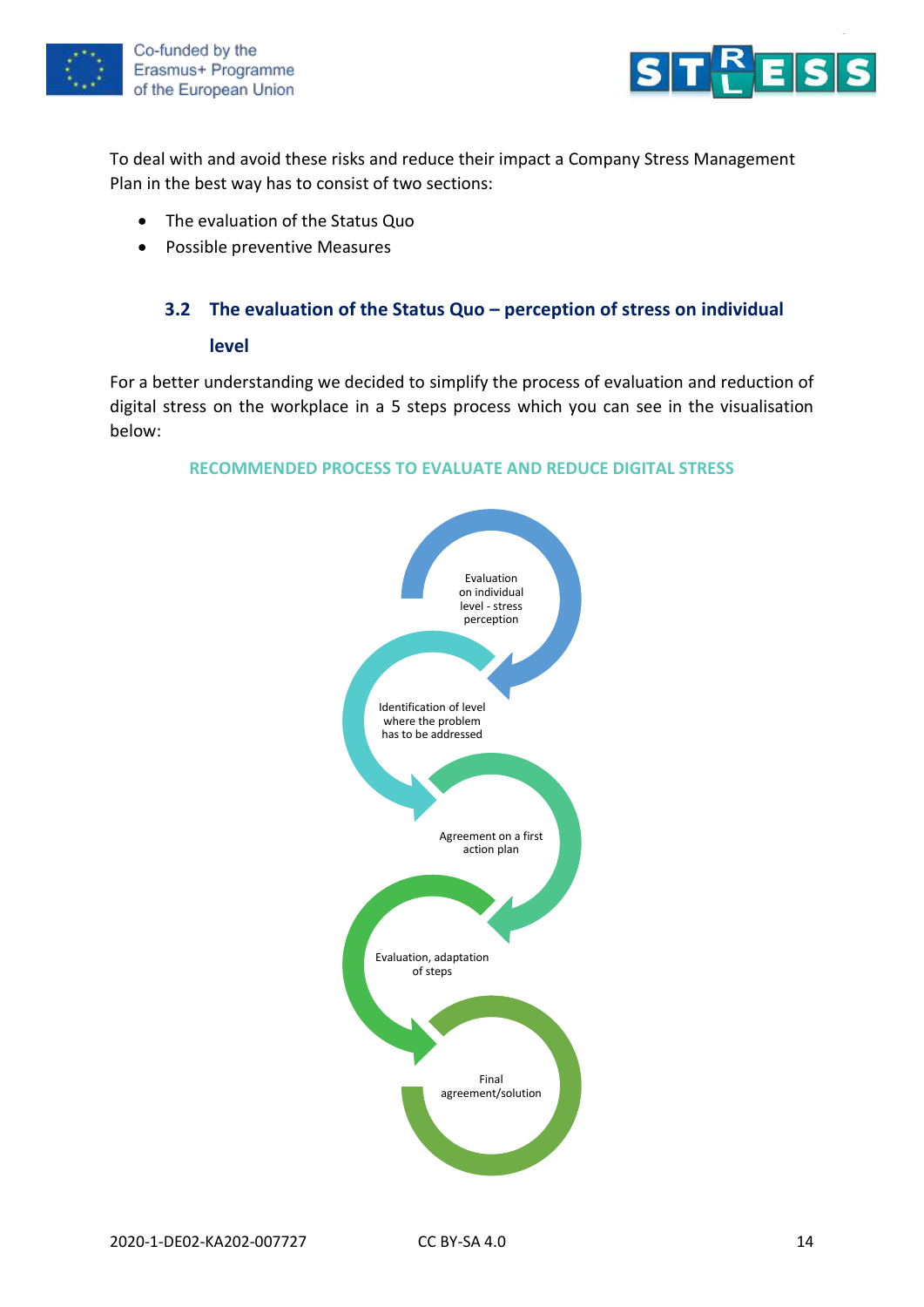



#### <span id="page-14-0"></span>**3.2.1 Evaluation grid for digital stress**

To allow an evaluation of digital stress in the first step, the Stressless partnership developed this simple tool to analyse if somebody is at risk of suffering from digital stress. After answering the 20 questions in regards to the level of stress, the user will get a green, yellow or red light depending on the level of stress he or she perceives.

To evaluate your digital stress, please follow the instructions of the tool you find under this [link](https://www.stress-less-project.eu/tests/smt/)

#### <span id="page-14-1"></span>**3.2.2 Identification of critical areas to allow adequate solution finding**

As a second step it is important to identify the area in which the digital stress should be addressed. This step is essential to approach the problem adequately. It does not help if you try to find a solution on your personal level if the problem lies within organisational structures. On the other hand, it happens very often that teams and organisations are trying to compensate individual lack of competences on organisation level. Both will fail, as they are not targeting the stress at the right level, and it will not be satisfactory in the long-term, not for the involved individuals nor for the organisation.

It might also occur that good solutions require actions on different levels at the same time. More about this in the specific recommendations you find at the end of this section. The digital stress coach can assist with legal framework, best practice examples or mediate in teams or with superiors.



#### **VISUALISATION OF THE AREAS WHERE PROBLEMS NEED TO BE ADRESSED**

Here you can find further examples of connecting the digital stress to the level on which it has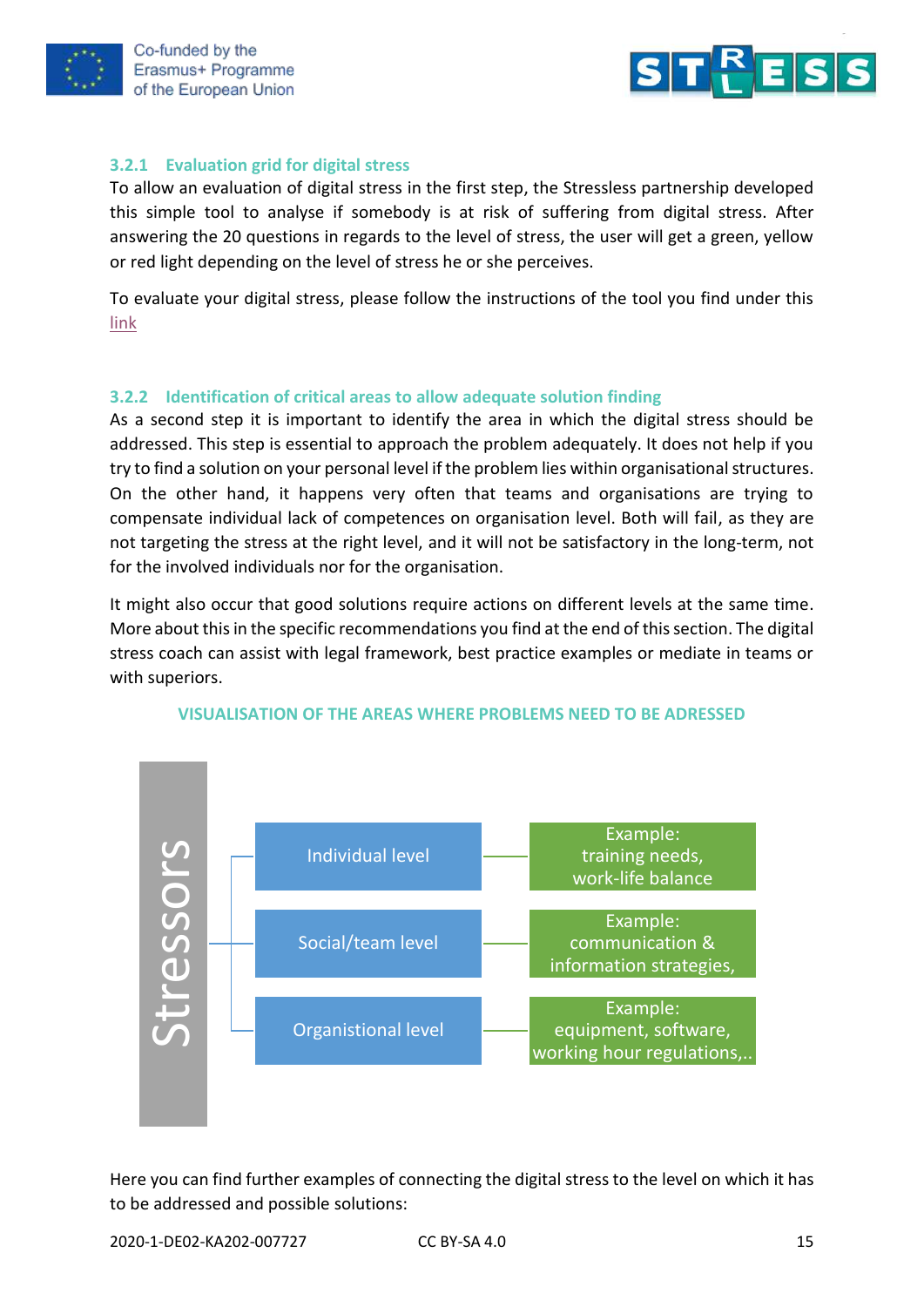



### • Self-responsible measures

Provided to both managers and employees to better cope with stress caused by digitalisation on a personal level:

- o E.g. learning strategies to cope better with digital stress: from relaxation methods to mindfulness methods to meditation etc. (more information on this part can be found in [the training platform\)](https://www.stress-less-project.eu/training-platform)
- o Additional training for specific software, tools or general IT training
- o Define disconnected working times
- o Assure that you are disconnected from work in your leisure time
- Decisions that employees can take into their own hands/in teams
	- o Demanding regular meetings to assure information flow
	- $\circ$  To agree on rules for information flow, email communication, which tools to use for which information; avoid information overflow
	- o Define clear communication rules within the team
	- o Taking care for regular exchange within the team
- Operational decisions, guidelines and resolutions
	- o Clear agreements with superiors on regulations for digital work in office and home office
	- o Demanding regular meetings with superiors
	- o Financial support for training needed
	- o Adequate hardware, software and tools

There is also a fourth level which is not part of the training, but the Digital Stress Coach should be informed on this (more information and links can be found in the further reading part under point 5 of this Guide).

- Policy decisions, guidelines and resolutions
	- o Legal regulations
	- o General labour law

#### <span id="page-15-0"></span>**3.2.3 Solution Agreement**

For sustainable solutions it is essential that solutions are sought with all parties who are involved in the problem. As Digital Stress Coach it is not required and recommended that you present the solution to all problems, your role is more the one of a guide who points at critical areas and assists in finding a solution. To find this final solution which is accepted and pursued by all involved parties in the long-term, it is important that you start the negotiation and solution finding process with the agreement on a first action plan. There needs to be negotiations on how to reduce negative consequences and overcome obstacles involving the key players on the right level as we learned in 3.1.2.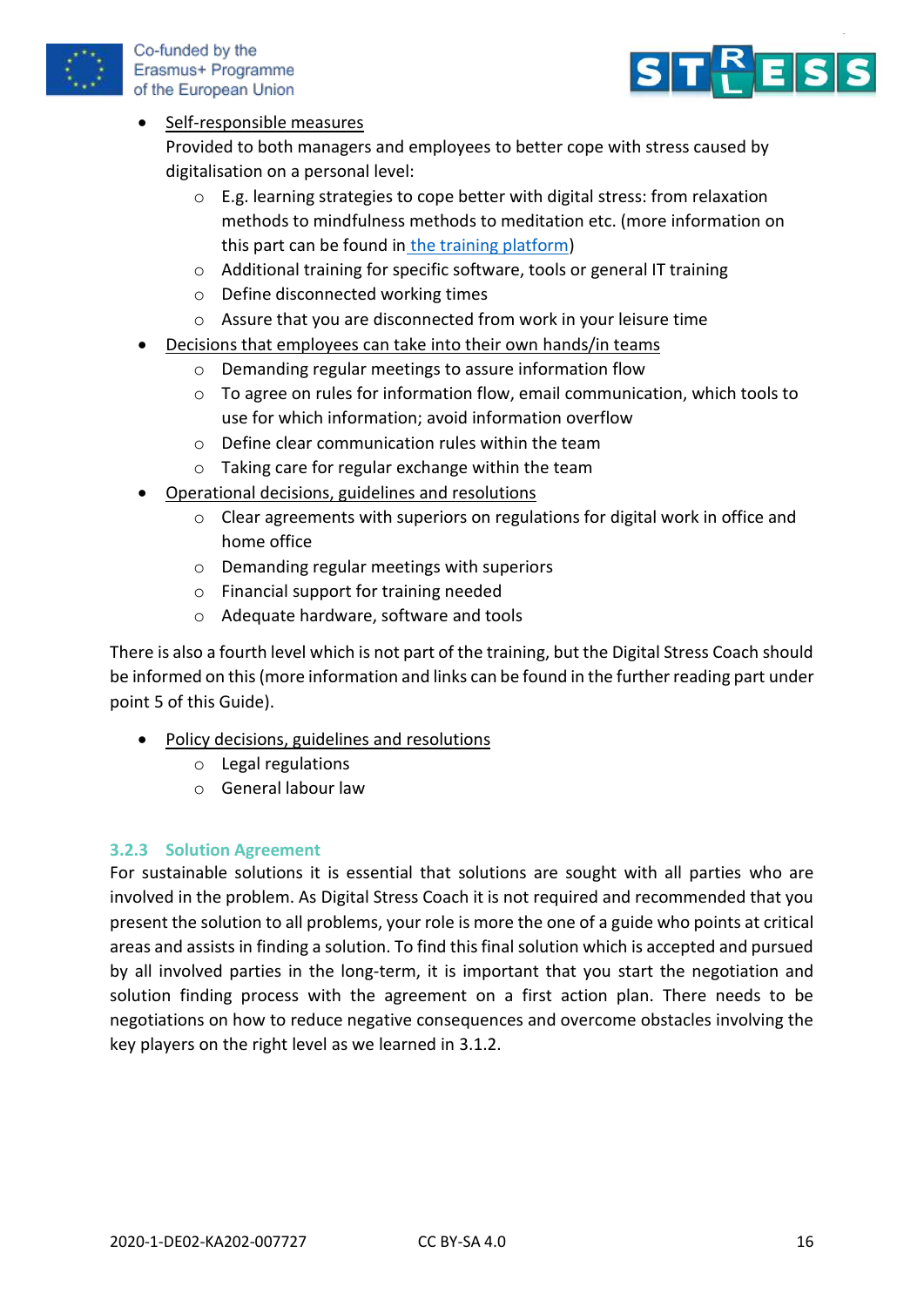



Whichever model of action plan you and/or your clients decide on, it shall first define the problem that should be addressed, define the action to be carried out, identify the responsible person for action and the period and deadline for action. Otherwise, it cannot be evaluated and if needed be adjusted in a further step.

#### **MODEL OF AN ACTION PLAN**

| <b>Action plan</b>                                    |        |        |        |        |
|-------------------------------------------------------|--------|--------|--------|--------|
|                                                       | Step 1 | Step 2 | Step 3 | Step 4 |
| Clear definition<br>of the problem to<br>be addressed |        |        |        |        |
| Level on which a<br>solution has to be<br>developed   |        |        |        |        |
| Involved parties                                      |        |        |        |        |
| Concrete action<br>to be carried out                  |        |        |        |        |
| By whom?                                              |        |        |        |        |
| Till when?                                            |        |        |        |        |

#### <span id="page-16-0"></span>**3.2.4 Follow Up**

The last two steps may be summarized under the title of follow up. They are very essential to adjust solutions, as first ideas and intentions might not always be the best. Nevertheless, they are important to kick off a solution process and give a direction. Attentive involved parties might – during the process – identify even more adequate solutions, which might be adaptations or in some cases something totally different.

In any case it is important to evaluate with all involved parties if the goals have been reached, if there are further necessary changes or if another solution is needed. Only at the end if all agree and are satisfied the solution can be considered as final and effective.

To support you and your clients in the solution finding process please find underneath some advice in regards to possible solution finding and processes deriving from our practical experience.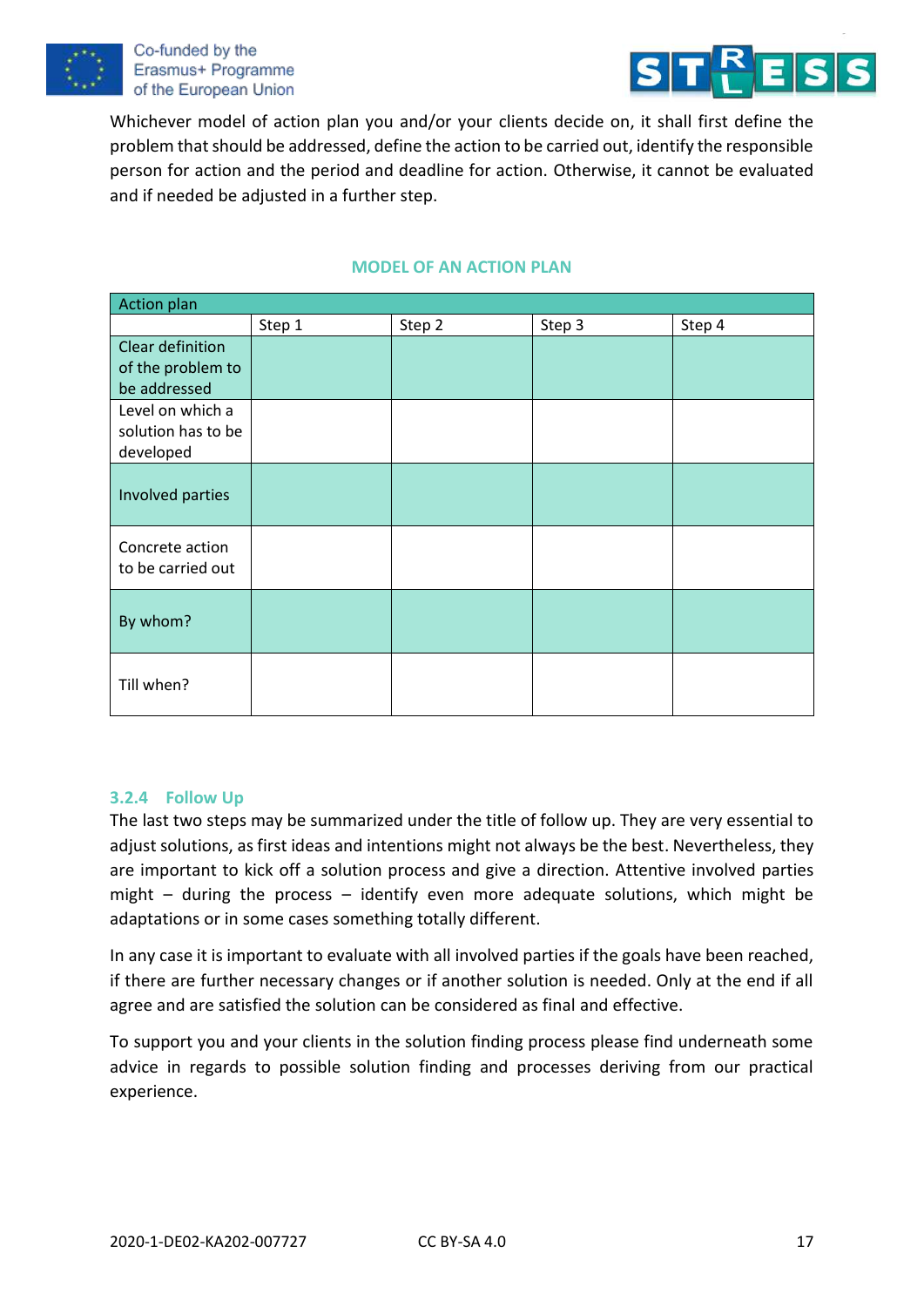



#### **ADDITIONAL INFORMATION ON THE DIGITAL STRESS LEVEL EVALUATION TOOL**

In general, the questions may be structured into 4 main topics. Those may be related to specific phenomena and underlying problems. In the following table you can find a short summary. More information is available in IO1 – National Reports and Surveys.

#### **Scepticism**

**Invasion - defines the feeling that boundaries between work and private life are increasingly dissolving.** With the help of individual tips, the blurred boundaries between work and private life (invasion) can be reduced, e.g. by separating work and private devices, consciously switching off work devices at home, consciously not answering work-related messages during holidays and leisure time.

**Performance - defines the feeling of being monitored using digital technologies.** Transparent communication from the management is particularly necessary to explain whether and to what extent the company's own technologies are used for monitoring. Since performance only addresses the feeling of being monitored, it may mean that the company does not even use this data but employees feel that they are being tracked. Nevertheless, this feeling can have a negative impact on the perception of stress.

#### **Fatigue/Overload**

**Addresses the feeling that workload increases due to the use of digital technologies.** Due to simplified and faster communication channels and the constant updating of data and news, employees are exposed to continuous changes and new work assignments. Concerning overload, methods on structuring one's own work are particularly helpful, e.g., employees and managers can divide their tasks into four fields according to importance and time (deadline, duration) and thus determine which work they should focus on first. With the help of such techniques the perception of stress can be reduced because deadlines and prioritized tasks are completed sooner.

#### **Fear/Uncertainty**

**Uncertainty - deals with the feeling that skills have to be developed regularly due to frequent digital changes.** Knowing the existence of the stressor and possible tips on the individual level are not sufficient in the long-term. For these reasons, there is a need to help managers and employees to learn and develop their skills in technologies they depend on or which are crucial for their work. ICT training and contact persons for software problems are more effective so that employees and managers can handle their tasks with the technological tools provided.

#### **Inefficiency/Challenges**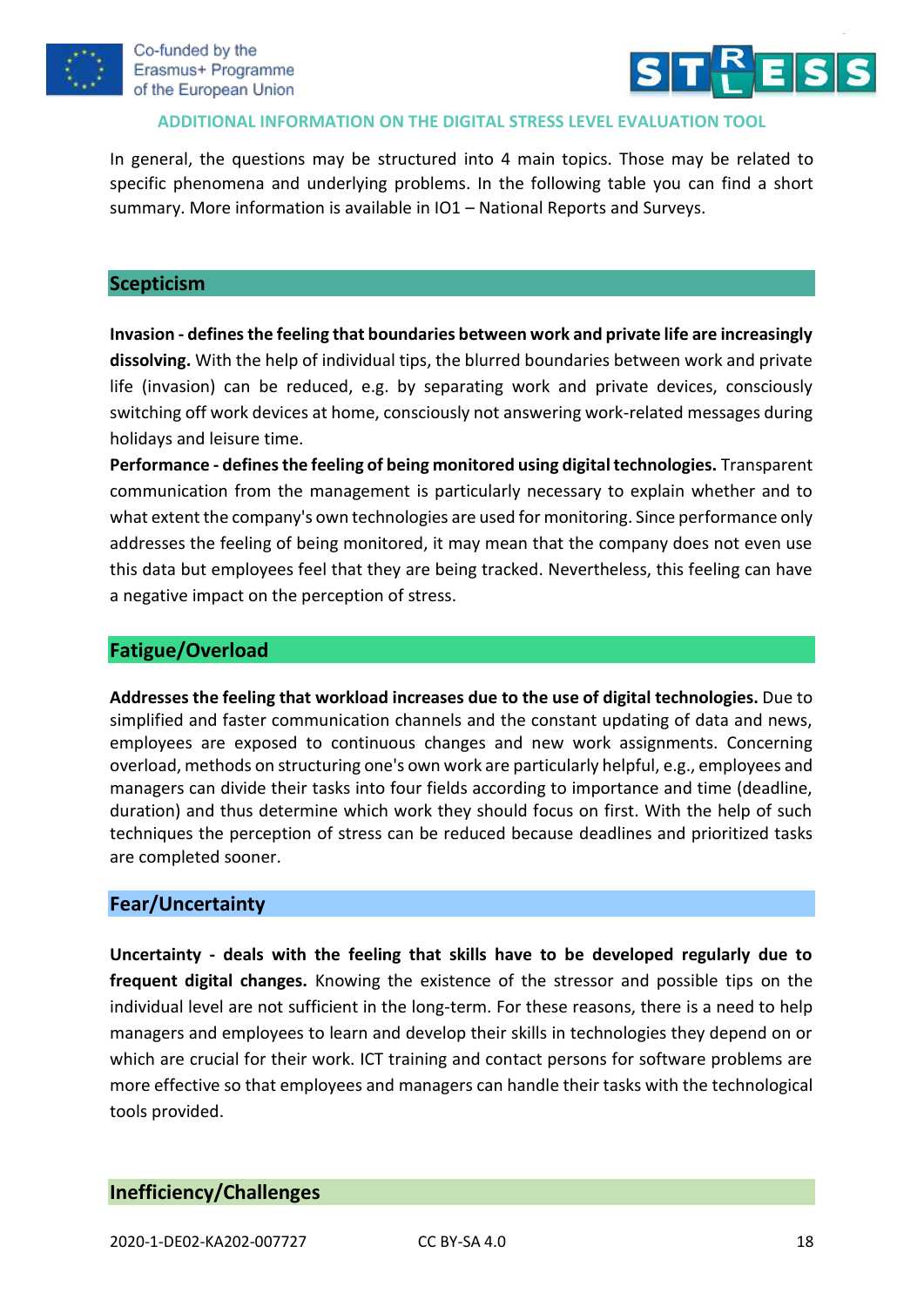



**Interruption - deals with the feeling of frequent interruptions during work.** With regard to interruptions, it helps to have fixed times when you are not available to anyone and can work undisturbed. Deactivating push notifications and muting for a few hours also leads to a work environment in which one can work without interruptions from digital technologies.

To improve the situation and find appropriate solutions it might always be helpful to reflect on the specific questions and the answers where we felt stressed.

As mentioned in the Module 2 Agency and Trust of IO3 – [the blended learning solution for](https://platform.stress-less-project.eu/)  [digital stress,](https://platform.stress-less-project.eu/) it might help to start with the reflection of:

- What I can decide for myself, what is my field of action
- What I can do, no matter of external circumstances
- What I can expect from others, understand how to make others contribute
- Be proactive, take responsibility
- Trust more (Other people deserve more trust than you know)
- Performance control am I actually being monitored or am I struggling with the feeling that I might be controlled, large discrepancy between feeling and reality, information from employees and employers shifts from uniformed trust to informed trust.
- •

More specifically feedback to the respective questions:

#### I question the usefulness of digital technologies in my work

First step needs to be to identify what is the real problem behind this doubt. May be For this specific job digital technologies are really Then there is no problem of stress not relevant

It might be that the user needs more time to fulfil Problem needs to be addressed on the task with digital tools, because he/she lacks training with specific tools individual level

| The tools on the workplace are not used in an | The problem is a structural one and      |
|-----------------------------------------------|------------------------------------------|
| adequate way or the tools themselves are not  | needs to be handled either with the team |
| efficient                                     | or superiors, depending on the specific  |
|                                               | problem.                                 |

The monitoring of my work performance is increasing and this violates my privacy

Try to define the real problem (how is your work performance monitored, which situations exactly violate the privacy?)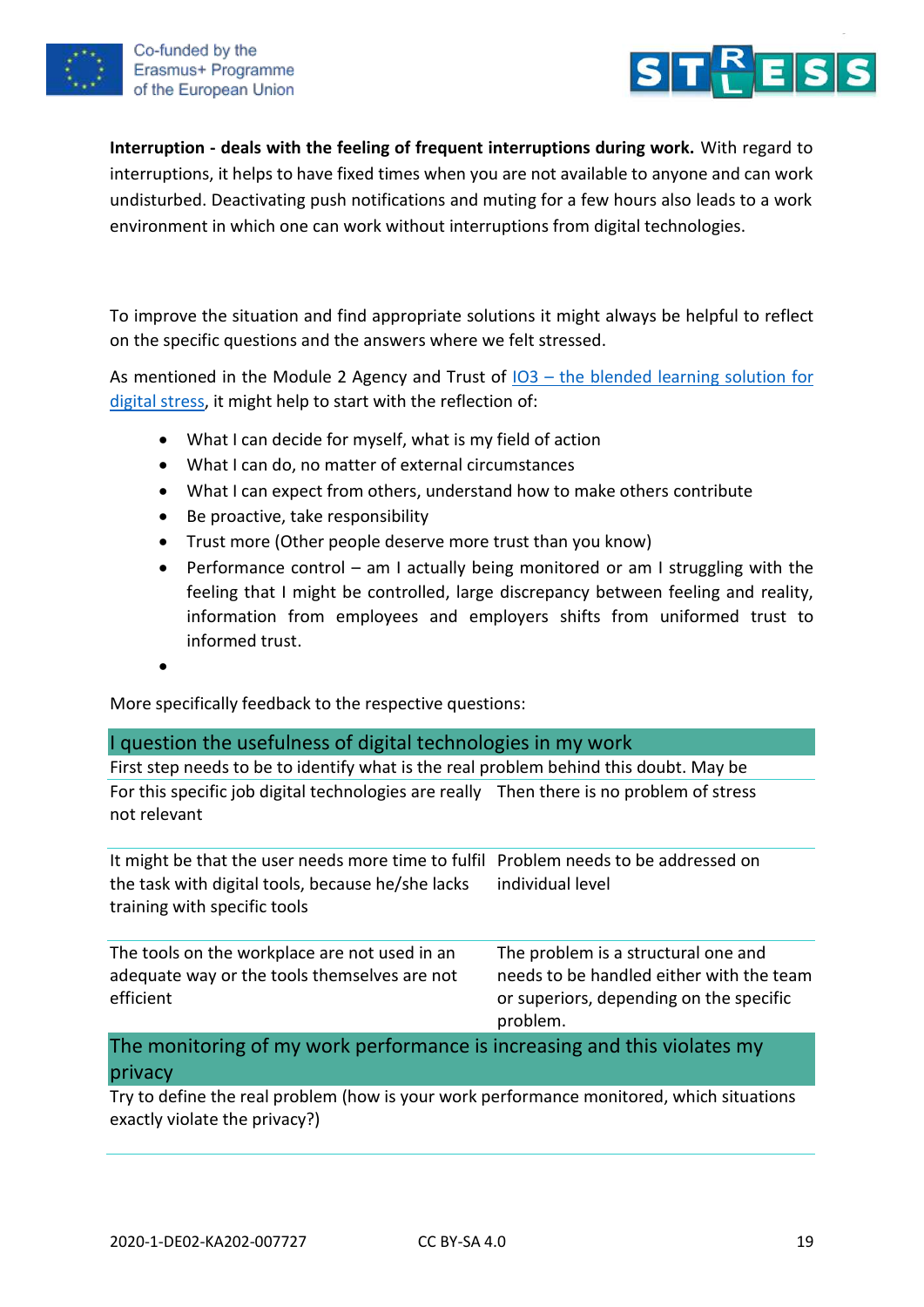



| Is the problem that more privacy would be<br>appreciated or is there a violation that can be<br>claimed by law?                                                                                                                                                                                           | In case that law is broken this problem<br>has to be addressed with superiors; it<br>might be advisable to seek help with<br>employees' representatives like trade<br>unions etc.                                                                                                                                                                                    |
|-----------------------------------------------------------------------------------------------------------------------------------------------------------------------------------------------------------------------------------------------------------------------------------------------------------|----------------------------------------------------------------------------------------------------------------------------------------------------------------------------------------------------------------------------------------------------------------------------------------------------------------------------------------------------------------------|
| In case that it is not a violation of law, it might<br>help to reflect on specific situations and think<br>about ways on how to assure more privacy, not to<br>use digital means of the organisations for private<br>conversations; not to take business tools with<br>you, when you are not workinge.g., | What can be done to protect my privacy<br>better?<br>If possible, solutions are identified and<br>they affect the cooperation with others,<br>this needs to be discussed in teams and<br>with superiors.                                                                                                                                                             |
| The digital technologies I use are unreliable or unsuitable for my work                                                                                                                                                                                                                                   |                                                                                                                                                                                                                                                                                                                                                                      |
| Why is the situation perceived as such?                                                                                                                                                                                                                                                                   |                                                                                                                                                                                                                                                                                                                                                                      |
| Are the wrong tools being used? Are there better<br>tools on the market which might be affordable?                                                                                                                                                                                                        | This has to be addressed with superiors if<br>better tools can be identified. For sure<br>this is also a matter of cost and<br>organisational decisions, but sometimes<br>superiors are not even aware of specific<br>problems, especially if they themselves<br>are not working with the tools. In some<br>cases, feedback might be even<br>appreciated to improve. |
| Are the tools themselves the problem?                                                                                                                                                                                                                                                                     | Are there bugs which have to be correct<br>then they need to contact the tool<br>providers or talk to superiors to change<br>to other more useful tools, on the long-<br>term demotivation costs more than<br>seeking for a better solution                                                                                                                          |
| Is the user the problem? Are they not able to use<br>the tools adequately?                                                                                                                                                                                                                                | Training on individual or team level might<br>help?                                                                                                                                                                                                                                                                                                                  |

# I have the impression digital technology could be used more efficiently

As this question is quite general, it has to be asked by whom?

| By myself              | Further training could improve the<br>situation                                                                                        |
|------------------------|----------------------------------------------------------------------------------------------------------------------------------------|
| By the team or clients | Maybe a team training or measures in<br>client support are necessary, in the long<br>run this might save time and avoid<br>frustration |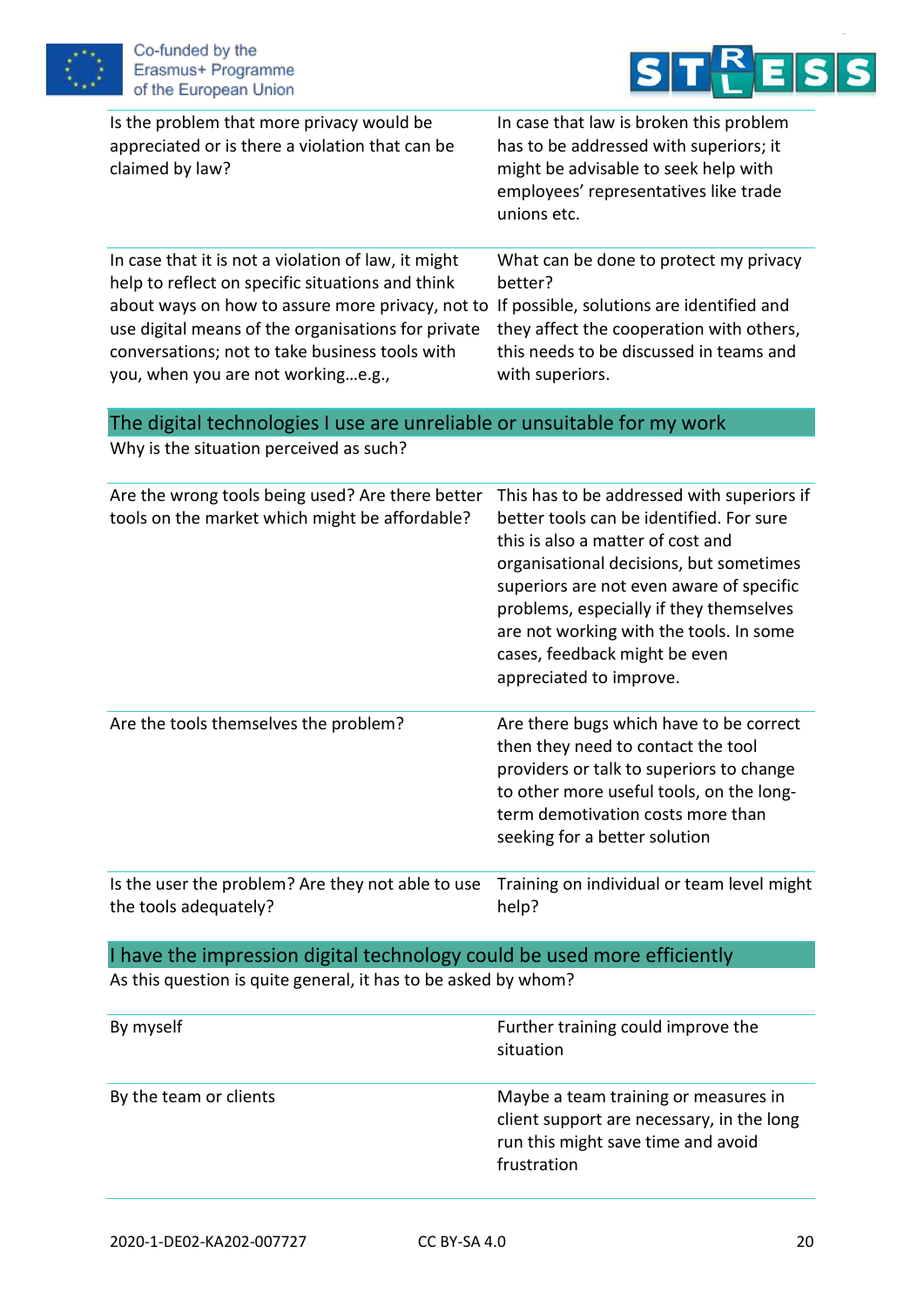

Structural problems in the use of digital technology



Have to be checked with superiors, maybe the tools could be used more efficiently

#### The digital technologies required for my work are not available

The background for this statement needs to be clarified.

| The technologies are not relevant                                        | Then there is no problem                                                                                                                                                                                                                                                                        |
|--------------------------------------------------------------------------|-------------------------------------------------------------------------------------------------------------------------------------------------------------------------------------------------------------------------------------------------------------------------------------------------|
| They are not affordable                                                  | This is something which has to be<br>clarified by the management                                                                                                                                                                                                                                |
| Does it mean they are not available in the<br>organisation and not used? | Maybe it could be an idea for future<br>development of the organisation and<br>increase of efficiency? In $103 -$ the<br>blended learning solution for digital<br>stress Module 4 Business Communication<br>in Digital Environments, you can find<br>more information in regards to this topic. |

# Working with digital technologies makes me tired, I feel exhausted and have no energy for any further private and social activities

In this situation it is important to investigate your work-life balance to improve the situation. Lots of information in regards to this topic can be found in  $103 -$  the blended learning [solution for digital stress](https://platform.stress-less-project.eu/) Module 6 Healthy Workstyle in the Digital Workplace and Module 8 Work–life Balance in the Digital Era.

Due to the use of digital technologies, I experience frequent interruptions during my work

In this case it is recommendable to reflect on our use of digital tools and behaviour on the workplace.

It might be recommendable to do more monotasking, as multitasking is toxic and we should focus on prioritising tasks. More recommendations in IO3 – [the blended learning solution for](https://platform.stress-less-project.eu/)  [digital stress](https://platform.stress-less-project.eu/) Module 3 Single-task Strategy.

#### Due to the use of digital technologies, my workload increases

Here the specific problem needs to be identified to find an appropriate solution. Is the problem within the tools which need time, or is it the way that they are handled? Some inspiration might be found in IO3 – [the blended learning solution for digital stress](https://platform.stress-less-project.eu/) – Module 3 Single-task Strategy, but also in Module 4 Business Communication in Digital Environments.

Due to the use of digital technologies, my boundaries between work and private life are increasingly dissolving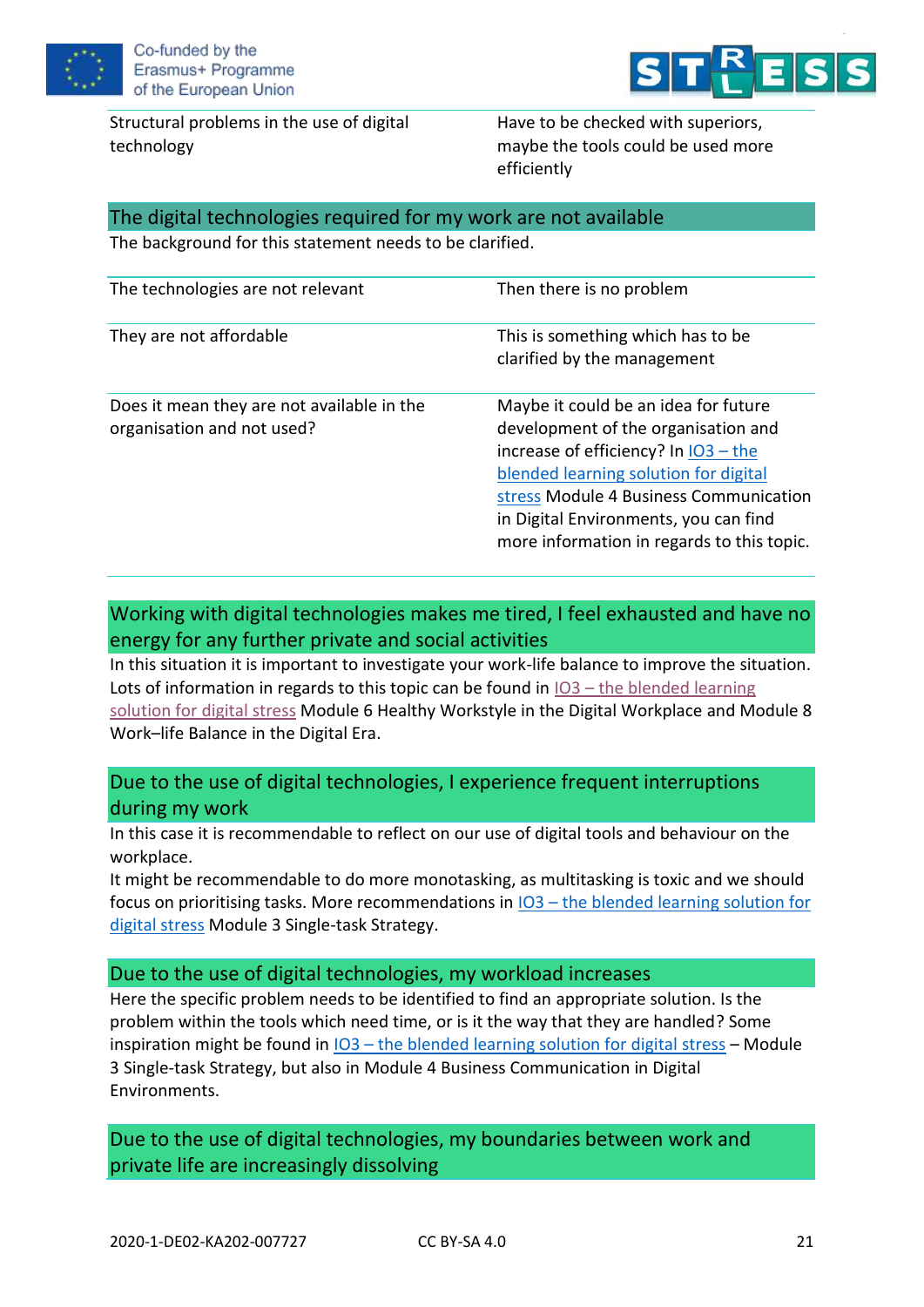



In this case we recommend an analysis of the overlapping areas and how a balance between both might be created. We recommend IO3 – [the blended learning solution for digital stress](https://platform.stress-less-project.eu/) – Module 8 Work–life Balance in the Digital Era.

#### I do not have enough time for private obligations

This leans in the same direction as the question before but it has to be clarified if the work is overdemanding so that there is no time left for private obligations or due to private obligations being tense which makes it impossible to fulfil professional tasks. Before ending up in a burnout it might be recommendable to investigate options of time outs, reducing hours or sabbaticals in your organisation/country.

# The work with digital technologies makes me feel uncomfortable, I am afraid to use digital technologies wrong and thereby destroy valuable information

Additional training opportunities could be investigated which might help to reduce the fear of digital devices. Also, it might help to learn what could be the worst-case scenario and how data could be restored. Such a backup might help to reduce panic.

## I feel a need to educate myself in order to be able to use digital technologies in my workplace

Additional training opportunities might be of help, maybe there are even others in the workplace who have the same problem, so that solutions could be sought together?

#### The high complexity of digital technologies exceeds my abilities

Digital tools are getting more and more complex, additionally they are not always working properly… If they totally exceed the abilities and the user considers him/herself to be better in other tasks, reorientation for a less demanding job in digital skills might be more satisfactory in the long-term, or if training can help the handling of the tools in a better way, this might be solution.

## I feel my work becomes less and less relevant to the company with the usage of digital technologies

Instead of being paralysed by the fear of losing the job, it might help to keep the eyes open for alternative opportunities. Fear is always a bad consultant. Maybe the change does not mean that the job will be irrelevant, maybe one's tasks will just change over time. Maybe there are opportunities in other departments or something completely different could be an opportunity.

Digital Tools were introduced without sufficient explanation, I did not receive sufficient training to use digital technologies in my job

This seems to be a concrete example for an inefficient introduction of tools. More in this regard can be found in the section 2.2. of this guide.

I find it difficult to work with digital technologies and there are many applications I can't use efficiently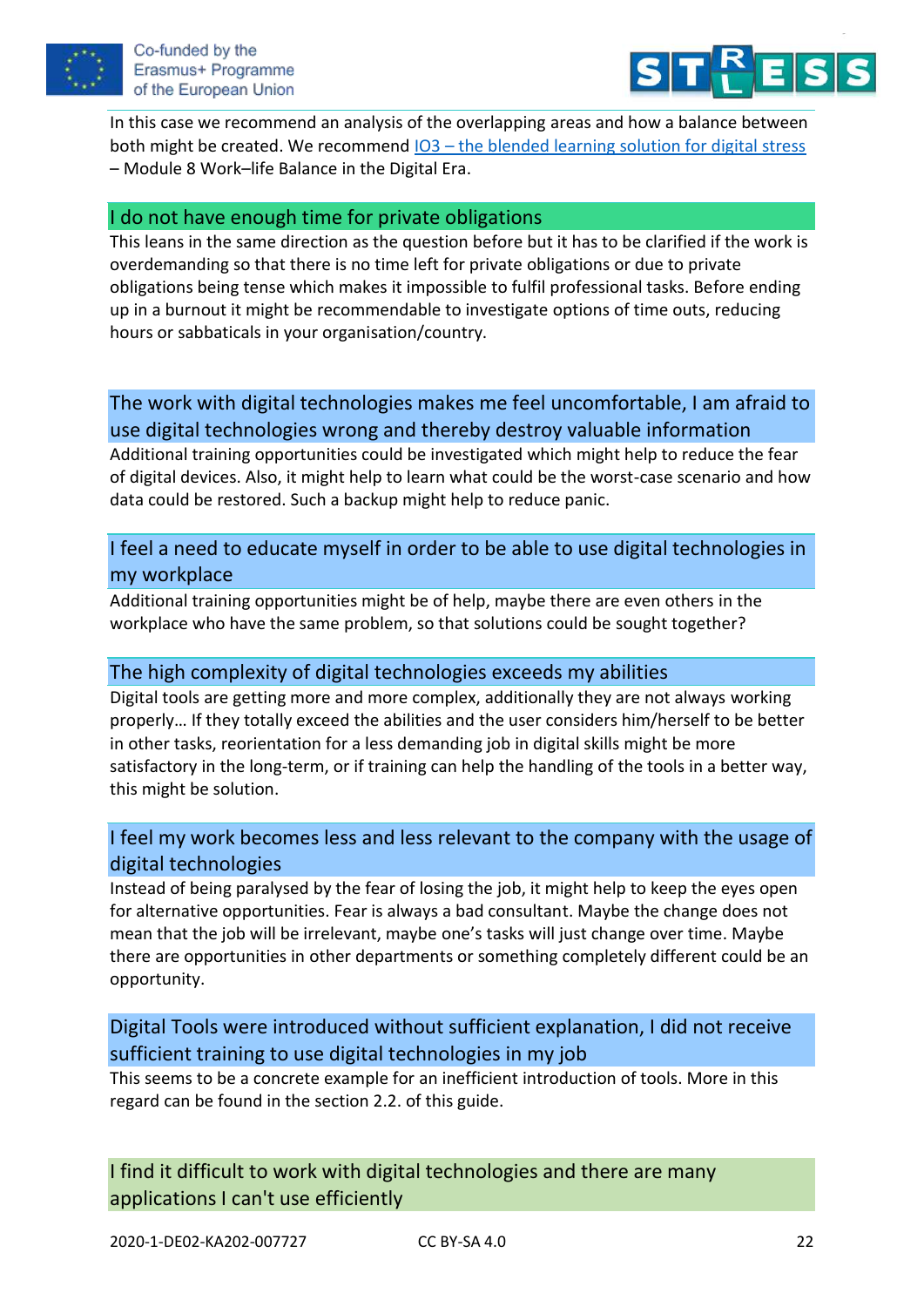



Training opportunities, internal staff training or help from colleagues should be evaluated. It might be also good to keep your own digital tool training diary to monitor your progress and not feeling constantly exposed to something new.

#### Due to the use of digital technologies, my work progress is hardly perceivable

It might help to re-structure the working day in regards to periods of online availability and periods where other work needs to be done.

## I have to invest more time in solving problems with digital technologies than in my normal work activity

It might be that the choice of tools has to be adapted if they are not suitable for the work that is being done. Furthermore, it could be influenced by not having the proper equipment or training to handle the tools correctly. If the tools are not working properly from a technical standpoint it has to be discussed with management and/or the technical support to find solutions.

I lack information, adequate internal/external communication channels are not established

This is a question of internal/external communication structures and should be clarified in an adequate way with the team and superiors.

#### In case of technical difficulties, I do not know whom to contact.

<span id="page-22-0"></span>Support structures have to be clarified with superiors.

## **3.3 Digital Tool Introduction Checklist/Plan**

The other important field of action for a Digital Stress Coach might be the one in regards to stress prevention. Managers have a crucial role and with this also responsibility in digital stress management. The way as tools / materials are introduced, available or not available this determines the level of stress in the execution for the end-user/employee.

The same we can say in regards to the organisation of work flows, communication processes and solution finding procedures. These organisational structures have severe influence on the working climate and efficiency, in digital work environments even more.

Therefore, before introducing new tasks at this point generally questions like the following should be raised:

#### **QUESTIONS WHICH SHOULD BE RAISED**

**How/through which measures can stress be reduced?**

**Which stress prevention measures are there already?**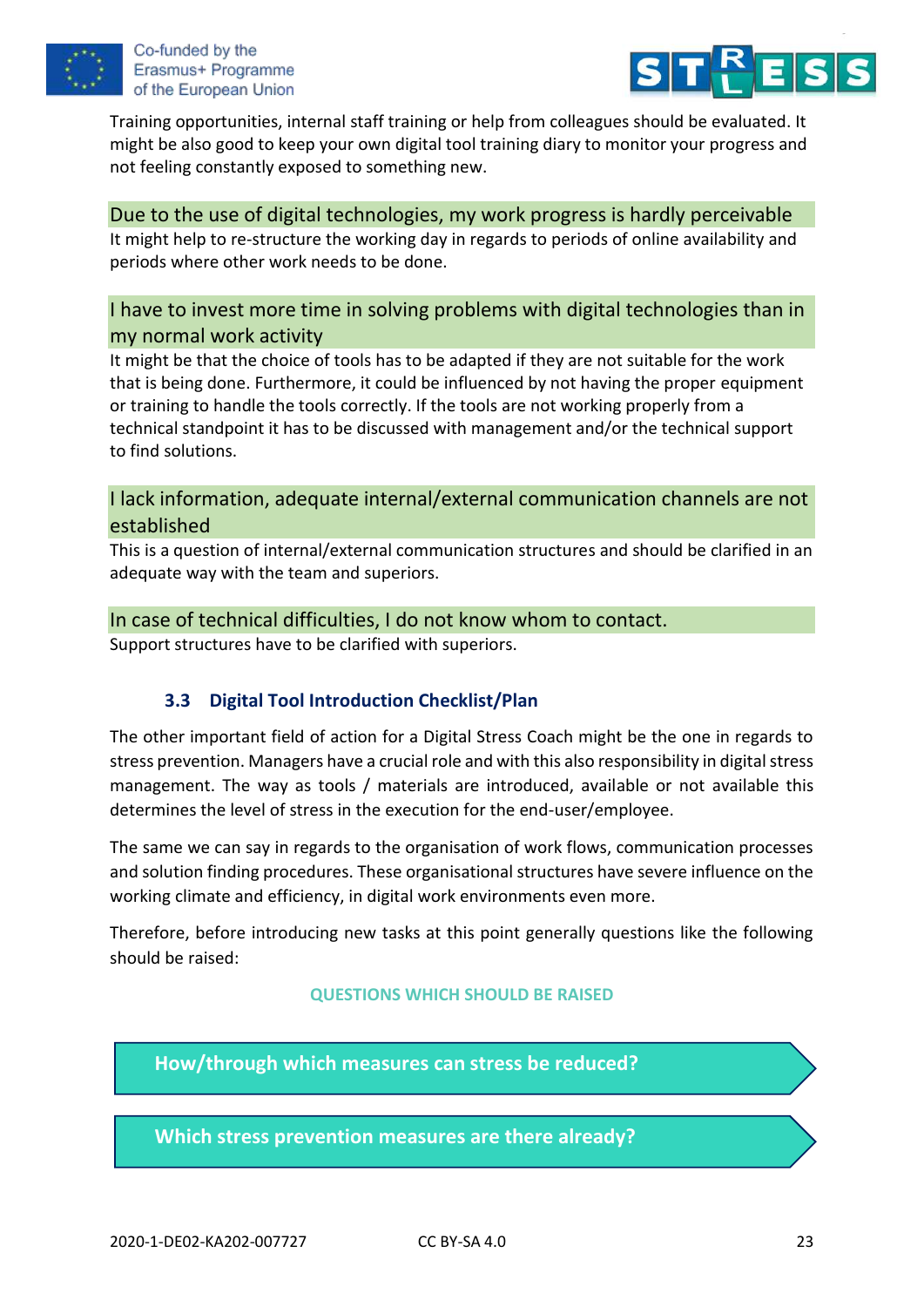



The same questions we may raise in case we observe problems in our teams. From best practice recommendations we compiled the following check lists for employers and organisations to reduce digital stress at the workplace. As you can see on the titles the lists are for different purposes and you are free to use them depending on the needs you detected or the topics you aim to address during your interventions.

#### **OVERVIEW ON AVAILABLE CHECKLISTS**



Checklist for Introduction of new digital tools or programms

Checklist for Communication processes

Checklist of Trust /Support

Checklist for phsychosocial health of employees in times of confinement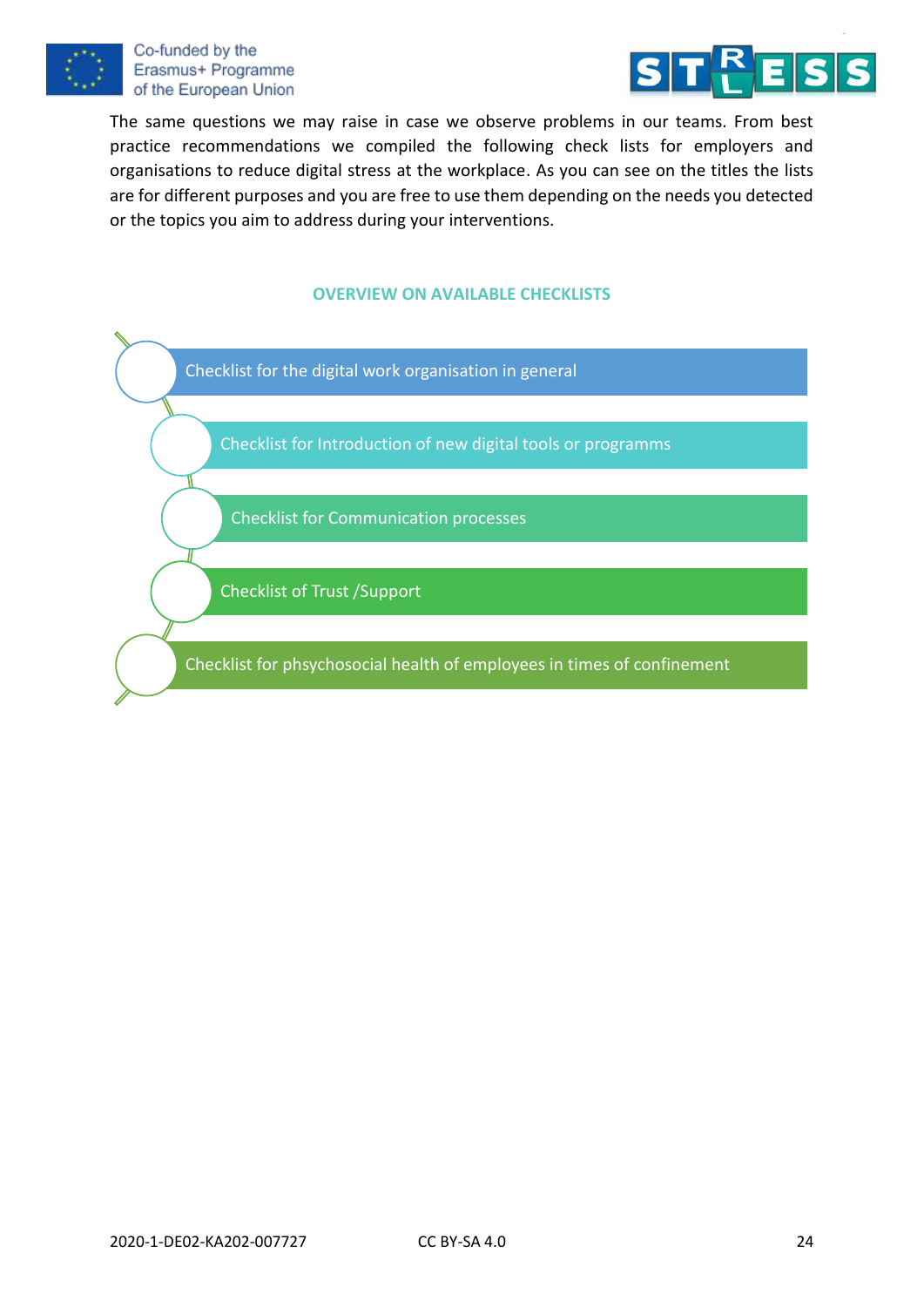



## **Recommendations for the digital work organization in general**

Task ok

Descriptions/manuals/processes

Working instructions are available and up to date to actual recommendations of public authorities

General and specific tasks are formulated and communicated in a clear way: Each employee knows his/her tasks and responsibilities (in general as a job description, but also tasks of the week/month)

Procedures are clear to all team members

The amount of work is equally shared in between all employees (no one is constantly overloaded or waiting for others)

Deadlines and objectives are reasonable and announced early enough, so that the employee can organize the work, adapt to circumstances and prioritize tasks.

#### **Materials**

Each employee has the technical equipment to fulfil own tasks for his own or shared with colleagues.

Office equipment and materials which meet the necessary standards is available

Materials correspond with the task which has to be fulfilled

Supporting aids which help improve the posture in front of the computer

Information on a healthy workplace (light, postures, prevention measures to avoid mental tiredness, stress management, physical exercises, heathy food) are provided by the organization.

**Communication** 

Communication channels and rules for individual or group information exchange are clearly stated (email, social media, video conferences, phone,…)

#### Working time

Possibility to decide on breaks, allocation of work hours and requirements Flexibility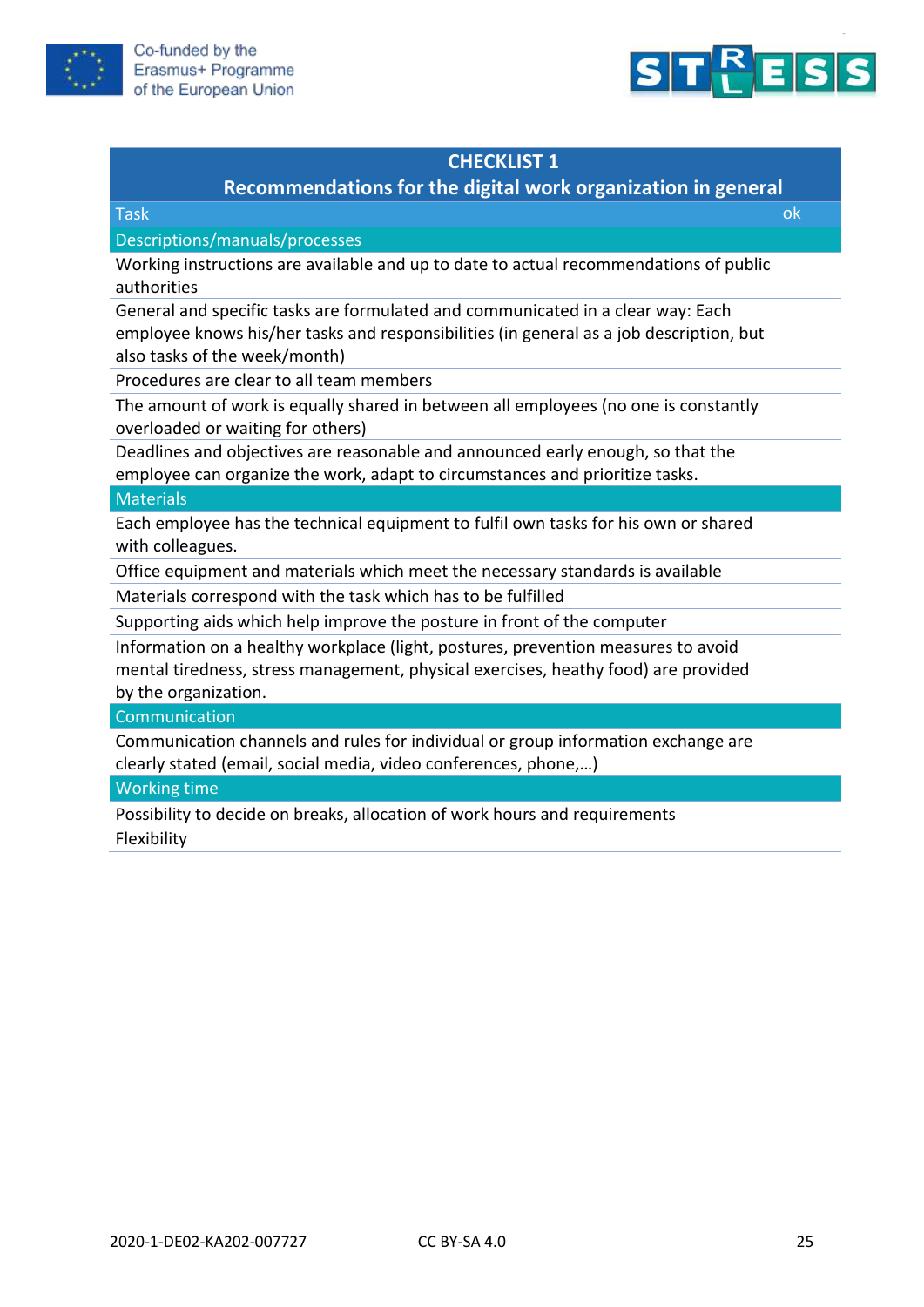



# **Introduction of new digital tools or programms**

| <b>Task</b>                                                                                                     | Οk |
|-----------------------------------------------------------------------------------------------------------------|----|
| Descriptions/Manuals/processes                                                                                  |    |
| Tasks are formulated and communicated in a clear way (responsibilities, processes,<br>deadlines)                |    |
| New procedures are explained and introduced in a clear way to all involved parties                              |    |
| Possible conflicts of responsibility due to contradicting/overlapping tasks are<br>monitored                    |    |
| <b>Material</b>                                                                                                 |    |
| Each employee has the technical equipment to fulfil own tasks                                                   |    |
| Office equipment and work materials adhere to standards and the new work tasks                                  |    |
| The contract of the contract of the contract of the contract of the contract of the contract of the contract of |    |

#### **Training**

Training on how to handle digital support tools and programmes in general

Training on specific programmes/software

Training on specific technical equipment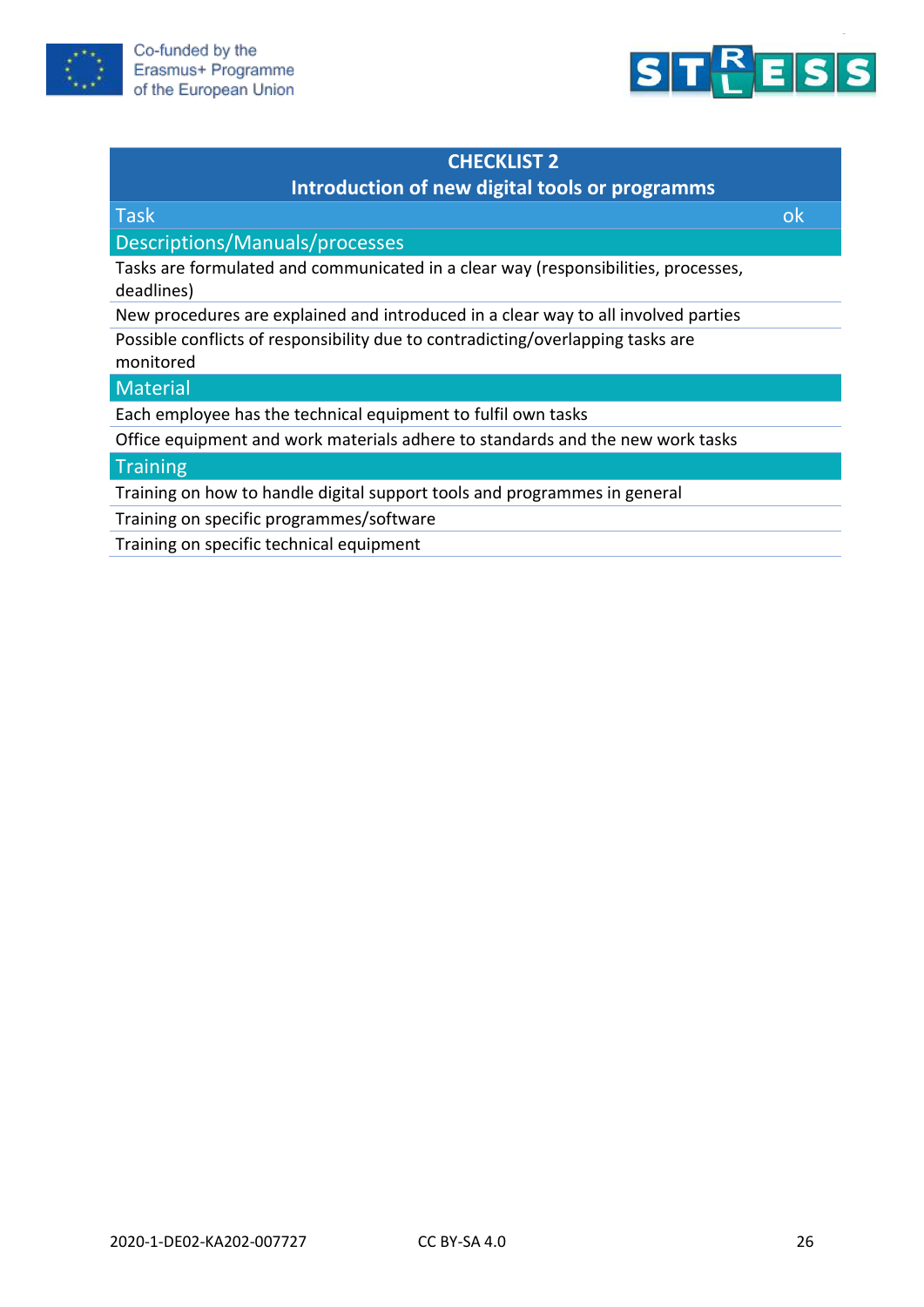



# **Recommendations for the information of and communication with the**

**employees**

| <b>Task</b>                                                                                                                                                               | ok |
|---------------------------------------------------------------------------------------------------------------------------------------------------------------------------|----|
| Information                                                                                                                                                               |    |
| Employees are informed about changes in the organization, ask them their opinion                                                                                          |    |
| Employees are informed about processes in the work and how this affects the<br>workflow                                                                                   |    |
| Employees are informed on the plan and calendar, contacts, chats, videoconferences,                                                                                       |    |
| Information on a healthy workplace (light, postures, prevention measures to avoid                                                                                         |    |
| mental tiredness, stress management, physical exercises, heathy food) are provided                                                                                        |    |
| by the organization.                                                                                                                                                      |    |
| Employees are informed on the overall situation of the enterprise, new hours, shifts,                                                                                     |    |
| assistance numbers, services provided, etc.                                                                                                                               |    |
| They are informed on their contractual situation                                                                                                                          |    |
| Communication                                                                                                                                                             |    |
| Establish a timeframe of availability for employer and employees and keep in mind                                                                                         |    |
| that working digitally does not mean to be available for 24 hours                                                                                                         |    |
| Be available for problem resolution and doubts for employees                                                                                                              |    |
| Answer with clearness and honesty to any doubt that employees may have                                                                                                    |    |
| Propose a contact system for the workers so that they can keep easy contact to each<br>other; inform on. their personal and professional situation. Motivate them so that |    |

they do not feel alone.

Avoid an overflow of information

Provide ongoing feedback and honour the work done, especially in such difficult circumstances.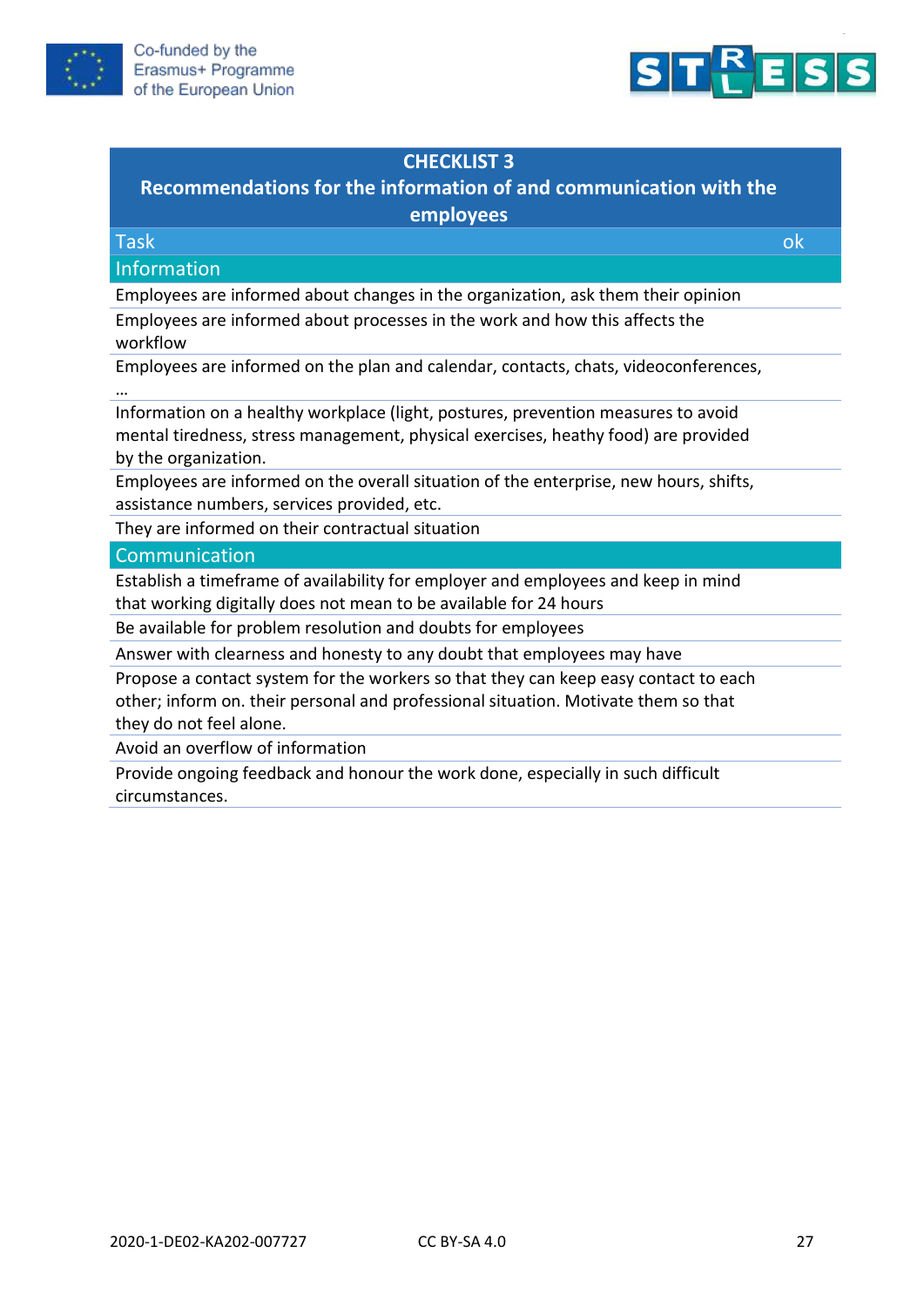



# **Recommendations mutual trust/support**

| <b>Task</b>                                                                   | 0k |
|-------------------------------------------------------------------------------|----|
| Performance of the superior                                                   |    |
| My supervisor(s) recognizes my development opportunities.                     |    |
| My supervisor(s) uses his/her possibilities to help me with my work problems. |    |
| My supervisor(s) would help me out of a predicament at their expense.         |    |
| I understand the professional problems and needs of my employee(s).           |    |
| I recognize the development opportunities of my employees.                    |    |
| I use my possibilities to help my employees with their work problems.         |    |
| I would help my employees out of an awkward situation at my own expense.      |    |
| Performance of the employee                                                   |    |
| I have enough confidence in my supervisor(s) to defend his/her decisions.     |    |
| I know how my supervisor(s) views me in general.                              |    |
| My employees have enough confidence in me to defend my decisions.             |    |
| My employees know what I think of them in general.                            |    |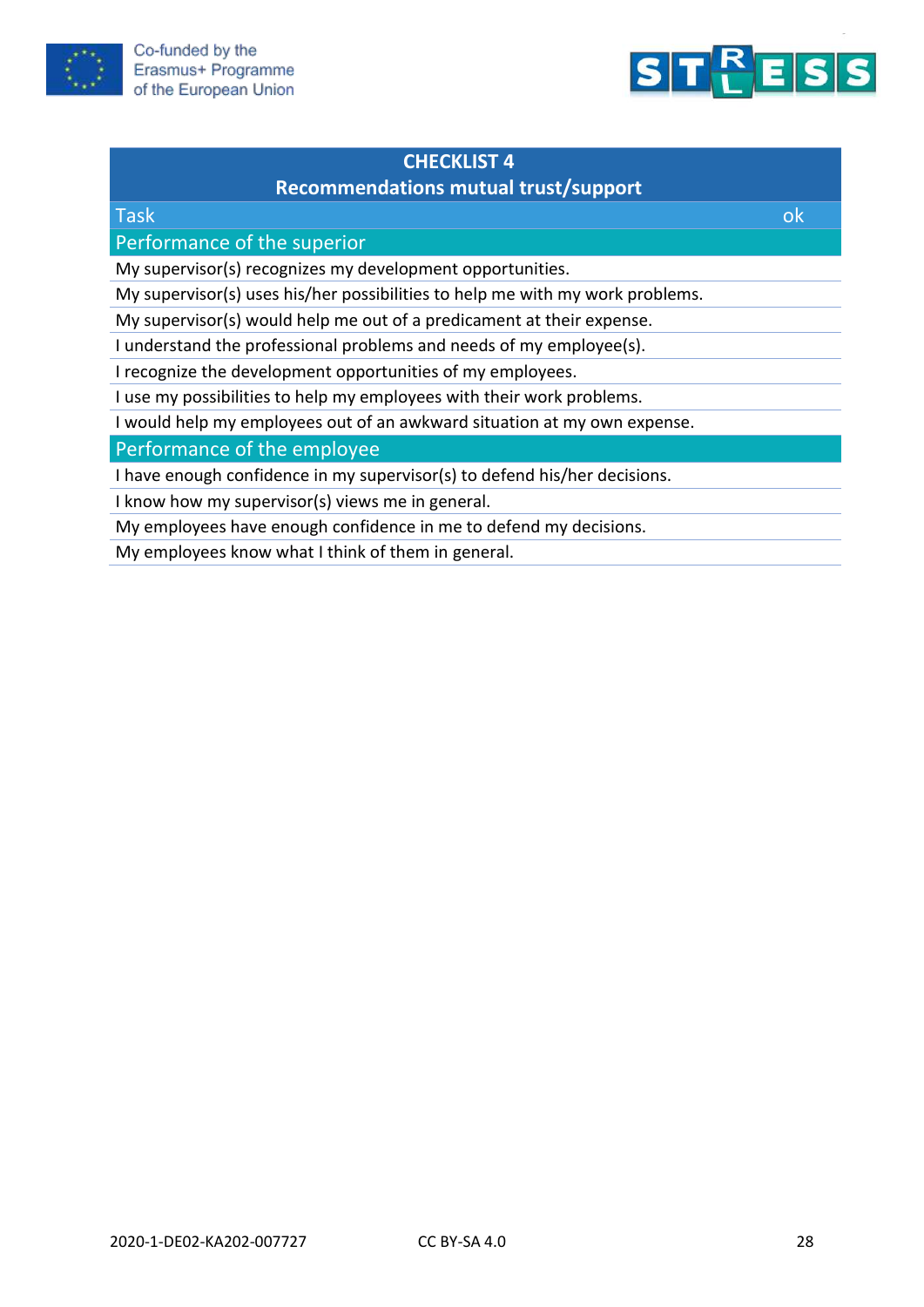



# **Recommendations for the psychosocial health of employees in times of confinement**

| <b>Task</b>                                                                                                                         | ok |
|-------------------------------------------------------------------------------------------------------------------------------------|----|
| Provision of recommendations for the prevention and problem solution, so that                                                       |    |
| recommended measures and information from official and reliable sources are<br>available                                            |    |
| Information that the situation may have an emotional impact, employees know this<br>and are asked to seek help in case of problems. |    |
| Anxiety and stress are normal reactions which may manifest in multiple forms like                                                   |    |
| ongoing reflections, pessimism, worry, constant irritation, bad humor, anxiety,                                                     |    |
| problems of concentration. Each person lives this with a different intensity. Mental                                                |    |
| health is actively promoted in the organization.                                                                                    |    |
| Information on psychological services are available if needed.                                                                      |    |
| Communication channels for employees who face problems under these                                                                  |    |
| circumstances are communicated                                                                                                      |    |
| Plan the work, the schedule and procedures                                                                                          |    |
| Focus on what can be done                                                                                                           |    |
| Be positive. Staying at home can help to save lives. Be aware of the risks if you do not                                            |    |
| work from home. Consider this isolation as useful.                                                                                  |    |
| Stay active, busy                                                                                                                   |    |
| Avoid over information. Staying always connected can create unnecessary risks and                                                   |    |
| anxiety. Check only reliable sources of information.                                                                                |    |
| Check information you share                                                                                                         |    |
| Identify thoughts which you do not like. If you think on bad things feeling                                                         |    |
| uncomfortable increases.                                                                                                            |    |
| If you feel overloaded, ask for help or professional consults                                                                       |    |
| Keep contact with the new technologies, social contact is the best form to reduce fear                                              |    |
| and depression, loneliness and boredom.                                                                                             |    |
| Be aware of the emotions and target your worries with information. Accept what you                                                  |    |
| feel, it is quite normal for such a situation to have different emotions                                                            |    |
| Help others, if possible, it feels more comfortable to be part of a team and to develop                                             |    |
| solutions.                                                                                                                          |    |
| Do physical exercises. Do connect and use practical tools to relay. Do things you                                                   |    |
| normally enjoy.                                                                                                                     |    |
| Relax with breathing techniques                                                                                                     |    |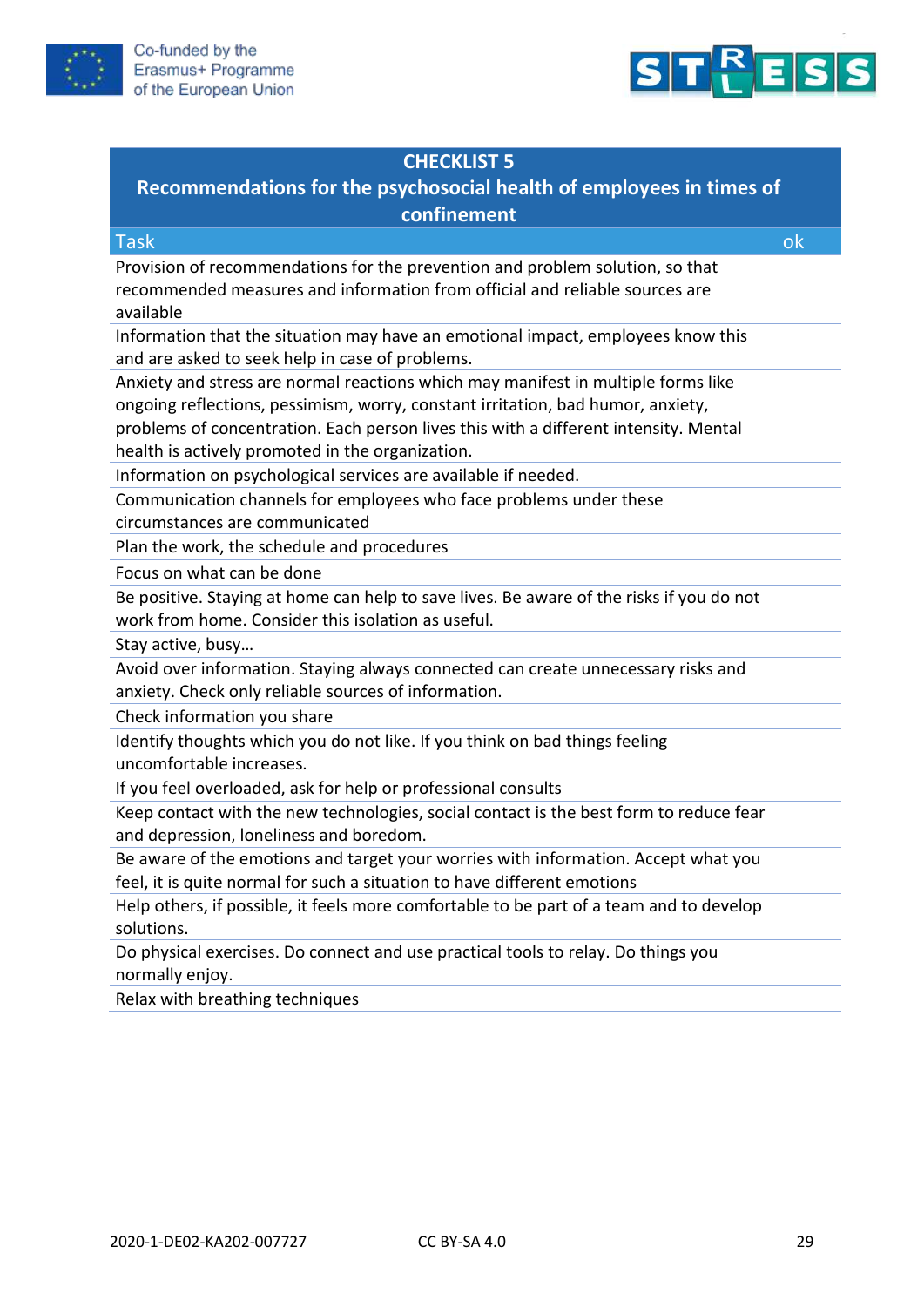



### **3.4 Special section: Home office**

<span id="page-29-0"></span>Due to the restrictions and recommendations by the government and health authorities in the recent years, companies and organisations transformed their services, products and staff to be accessible via distance working or home office. For many, this situation was new and there was insufficient time to prepare and plan this transformation. Over different time frames, problems became apparent and additional effort had to be made to organize work appropriately.

Apparent problems and limits of distance and home office are:

- Not enough or adequate working place at home
- Need to share devices/room with others
- Demanding family situation with depending family members (children, elderly people)
- Social isolation of the employee and confinement
- Uncertainty and labour insecurities

#### **MEASURES FOR PEOPLE WORKING IN HOME OFFICE**

The Organización Internacional del Trabajo has developed a practical Guide "Pracitcal Guide on Teleworking during the COVID-19 pandemic and beyond" (2020), that provide practical recommendations for effective telework, to support policymakers in updating existing policies, and to provide a flexible framework through which both private enterprises and public sector bodies can develop or update their own telework policies and practices. According to the Guide many companies have established specific working groups, steering groups, or welfare working groups, which include representatives from different departments and sectors of the organisation. These working groups are tasked with updating existing policy documents and identifying information and skills gaps. In addition, they are required to put in place training, information provision and communication measures to ensure the participation and mental health of their team members during a period of telework. These measures shall include:

- Training on occupational safety, digital rights, psychosocial, ergonomic and organizational risks
- Digital communication strategies regarding accessibility, deadlines, employer and employees' expectations
- Support services for employees with fears and concerns
- ensure that employees are technically equipped to carry out their work and provide training on the equipment used.

• Promoting the separation of professional and private commitments through guaranteeing the right to disconnection and to a certain autonomy in the distribution of working time.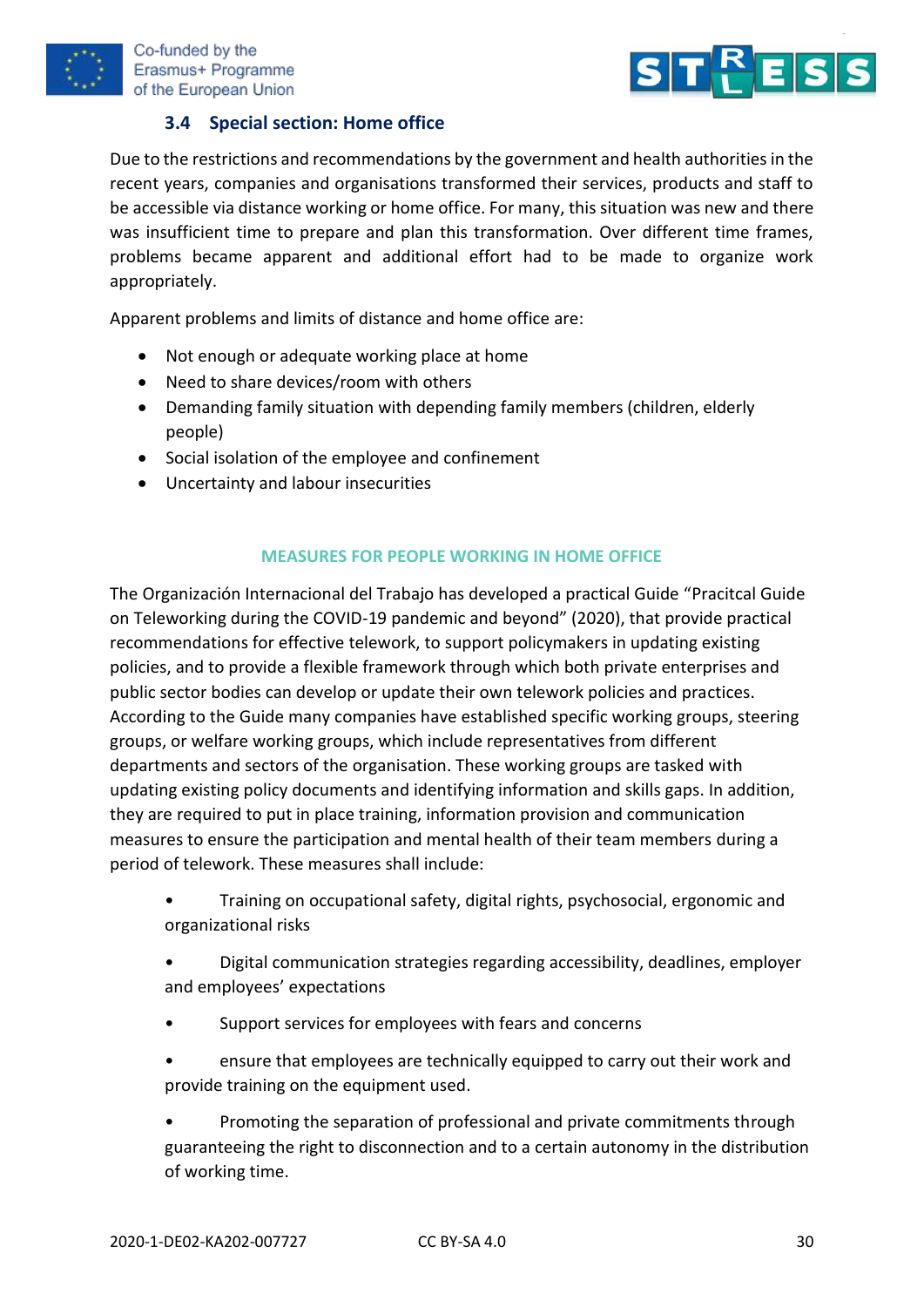



• Luz Rodríguez Fernández (2020) added on the duty side, that employees must comply with the instructions of the employer on data protection and information security, use correctly and keep the digital devices made available by the employer, and submit to any checks on their work activity that may be foreseen, including those carried out by telematic means.

## **CHECKLIST Home office general**

### Task ok

#### Descriptions/Manuals/processes

Keep your staff/but also other team members informed about processes in the work and how this affects the workflow (this is not only a task for superiors, but also team internally)

Keep your staff/but also other team members informed on the plan and calendar, contacts, chats, videoconferences, …so that they feel included in the whole team

#### **Materials**

Information on a healthy workplace (light, postures, prevention measures to avoid mental tiredness, stress management, physical exercises, heathy food) are provided by the organization.

#### Communication

Establish a timeframe of availability for employer and employees and keep in mind that working from home does not mean to be available for 24 hours

Answer with clearness and honesty to any doubt that employees may have

Be available for problem resolution and doubts for employees at certain hours.

Propose a contact system for all staff members so that they can keep easy contact to each other; exchange on their tasks and cooperate in teamwork

Inform yourself on the personal and professional situation of all your employees and colleagues. Keep them connected to the team, so that they do not feel alone, because isolation is a big killer of motivation

Provide ongoing feedback and honour the work done, especially when working on distance Avoid an overflow of information

Keep all your staff informed on the overall situation of the organization, changes, developments, etc.

#### Legal

Keep employees and yourself informed on legal aspects, new regulations etc.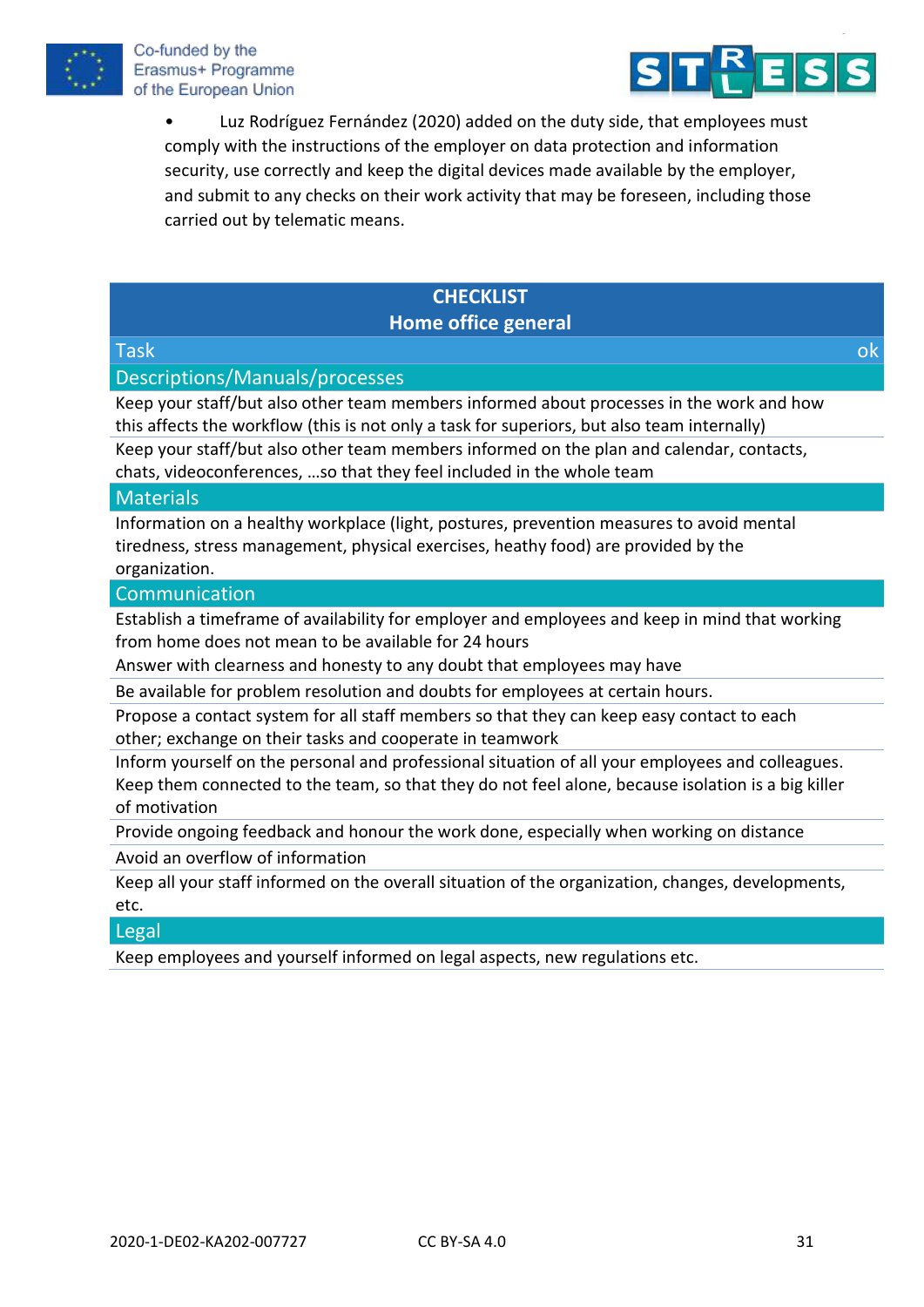



# <span id="page-31-0"></span>**4 Overall training structure**

The main training will be conducted on the implementation of

- ❖ The evaluation grid for digital stress
- ❖ Related identification of problems and adequate solution finding
- ❖ The digital tool introduction plan

After this training in Chapter 4 participants can find additional information and further readings. Depending on their profile and additional skills they can choose chapters they consider useful.

For the training being practical and effective participants will be encouraged to work on personal examples from specific workplaces and organisations.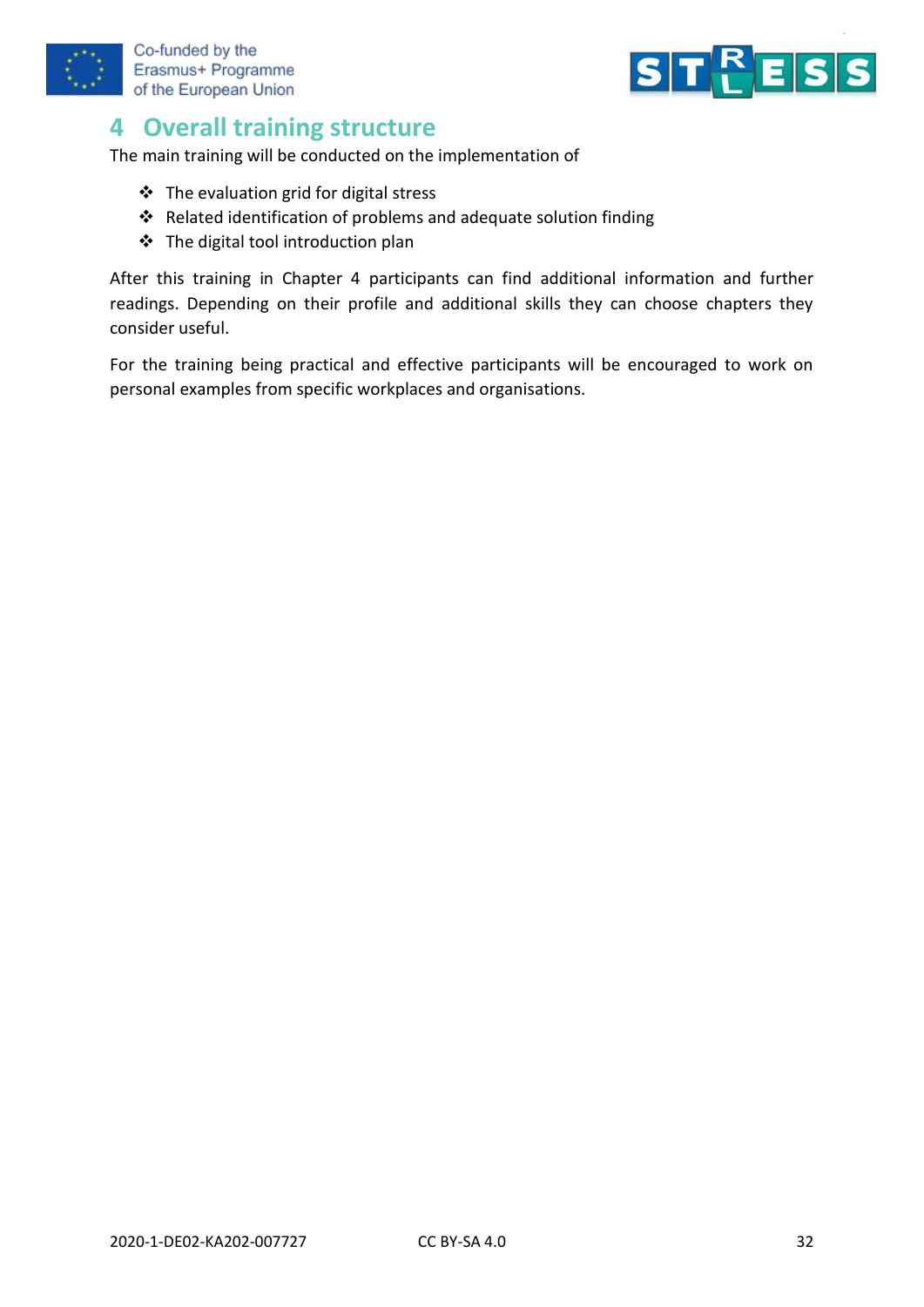



#### **OVERVIEW OVER THE 5 LEARNING ACTIVITIES**

| 1. Analysis of<br>individual stress<br>level                     | . Know the Stress-less tools and their application<br>• Practice use of the stress evaluation grid<br>• Practice use of the grid with a partner                                                                       |
|------------------------------------------------------------------|-----------------------------------------------------------------------------------------------------------------------------------------------------------------------------------------------------------------------|
|                                                                  |                                                                                                                                                                                                                       |
| 2. Development<br>of solution<br>approaches<br>with employees    | •Group work with 4 participants<br>. Roles: one coach, one employee with stress problems and<br>two observers<br>. Activity: discussion of solutions for digital stress and<br>development of an action plan          |
|                                                                  |                                                                                                                                                                                                                       |
| 3. Development<br>of solutions in<br>the organization            | •Group work with 4 participants<br>• Change of the roles from the previous step<br>. After the discussion the observers give feedback to the<br>developed solution                                                    |
|                                                                  |                                                                                                                                                                                                                       |
| 4. Evaluation of<br>implemented<br>solutions                     | . To what extent have the recommendations been<br>implemented<br>. What are the advantages or disadvantages of implementing<br>these recommendations?<br>. Short reflection and discussion of the personal experience |
|                                                                  |                                                                                                                                                                                                                       |
| 5. Analysis of<br>framework<br>conditions for<br>the home office | . Division into small groups<br>. Research of regulations for home office work and<br>presentation of the findings<br>•Short feedback round at the end                                                                |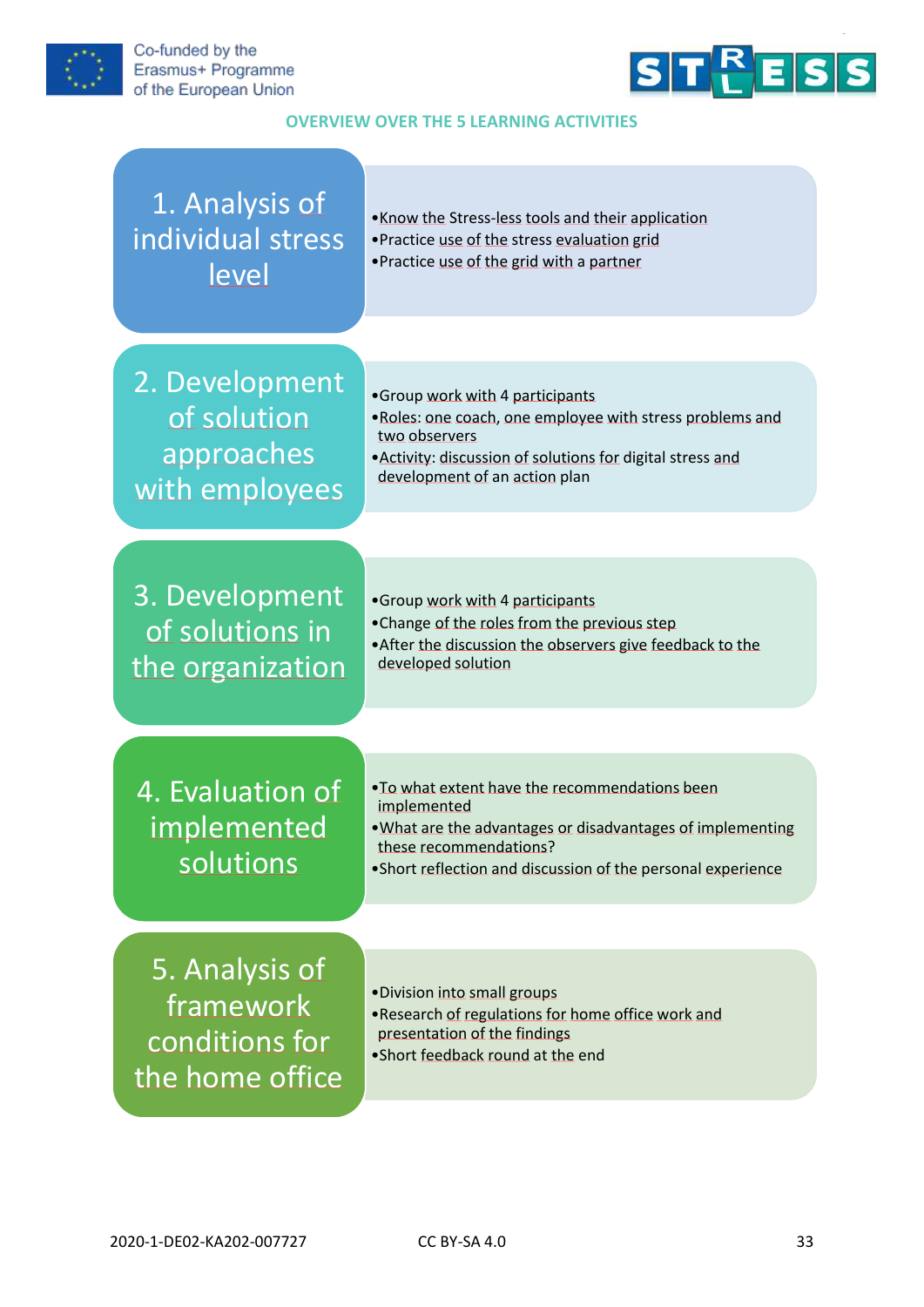



## **4.1 Learning Activities**

<span id="page-33-0"></span>

| <b>Activity Nr. 1</b> |                                            |
|-----------------------|--------------------------------------------|
|                       |                                            |
| <b>Activity Name</b>  | Explore your personal digital stress level |
| <b>Activity Type</b>  | Tool 2.1.1 application                     |
| Duration              | 20 min                                     |
| Nr. of participants   | individual                                 |
| Description           |                                            |

Description

Step 1: To be able to work as a digital stress coach and counsel others it is important to know the tools and how to apply them.

Step 2: Best to get to know the digital stress evaluation grid is to use and fill it yourself.

Step 3: To do so form couples and do an interview on the grid with your partner.

| <b>Additional Remarks</b> | You can also compare if the observations you got during the           |
|---------------------------|-----------------------------------------------------------------------|
|                           | interview correspond with the remarks you find in this guide in       |
|                           | regards to the questions of the grid. They should be an inspiration   |
|                           | to find an adequate solution.                                         |
|                           | In case that you nor your partner does not have any digital stress    |
|                           | do role play on a possible user (please define the problem very clear |
|                           | for yourself before starting the play)                                |
| Online                    | possible                                                              |
| Implementation            |                                                                       |
| <b>Sources</b>            | Tool 2.1.1                                                            |
|                           |                                                                       |
|                           | <b>Activity Nr. 2</b>                                                 |
|                           |                                                                       |
| <b>Activity Name</b>      | Develop possible solutions with the employee                          |
| <b>Activity Type</b>      | Discussion                                                            |
| Duration                  | 70 min                                                                |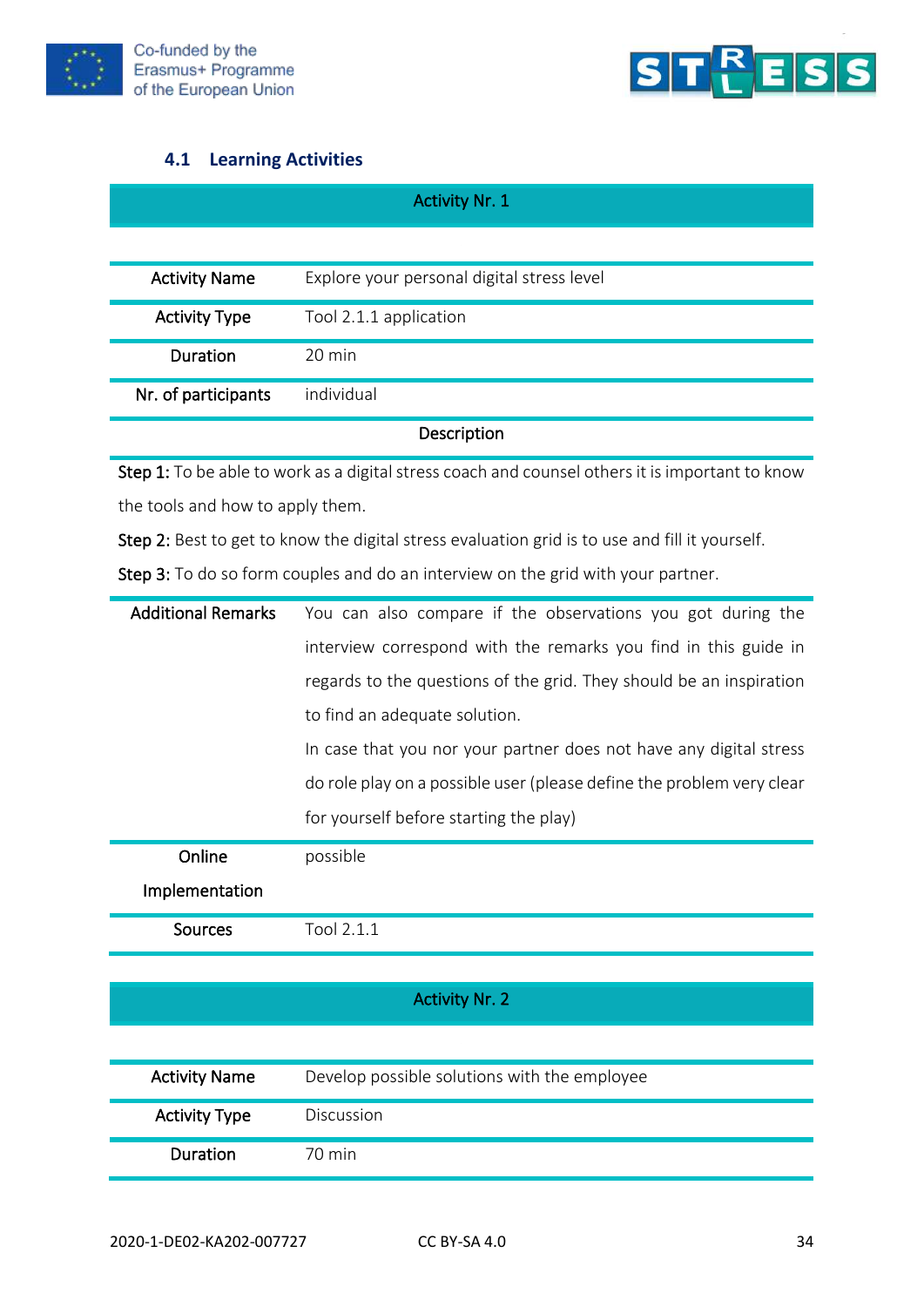

Nr. of participants Group work in 4



#### Description

Step 1: Form groups of 4 participants each, in each group there is one coach (which should not be the one who did the grid before), one employee with digital stress problems and two observers;

Step 2: The coach and the employee shall discuss possible solutions for the digital stress problem; they have to identify the critical area and develop an action plan (use the template provided) the observers share their feedback after the other two agreed on a solution;

Step 3: After the feedback of the observers switch the roles

Step 4: When all groups did the whole cycle, share the experiences in the plenum.

| <b>Additional Remarks</b> | After the activity each participant should have been 1x employee, 1   |
|---------------------------|-----------------------------------------------------------------------|
|                           | x coach and 2 x observer                                              |
| Online                    | possible                                                              |
| Implementation            |                                                                       |
| Sources                   | You can use the action plan template provided in this guide or go     |
|                           | for any other action plan you like. Discuss your choice with the      |
|                           | other participants and check if all relevant information can be found |
|                           | in the template used.                                                 |

|                      | <b>Activity Nr. 3</b>                                                                      |
|----------------------|--------------------------------------------------------------------------------------------|
|                      |                                                                                            |
| <b>Activity Name</b> | Negotiate with colleagues or superiors - seek solutions on team or<br>organisational level |
| <b>Activity Type</b> | <b>Mediation Role Play</b>                                                                 |
| Duration             | 15 min preparation for all                                                                 |

15 min role play each group – max 1 hour Nr. of participants Group work in 4 (3-4 groups in total)

#### Description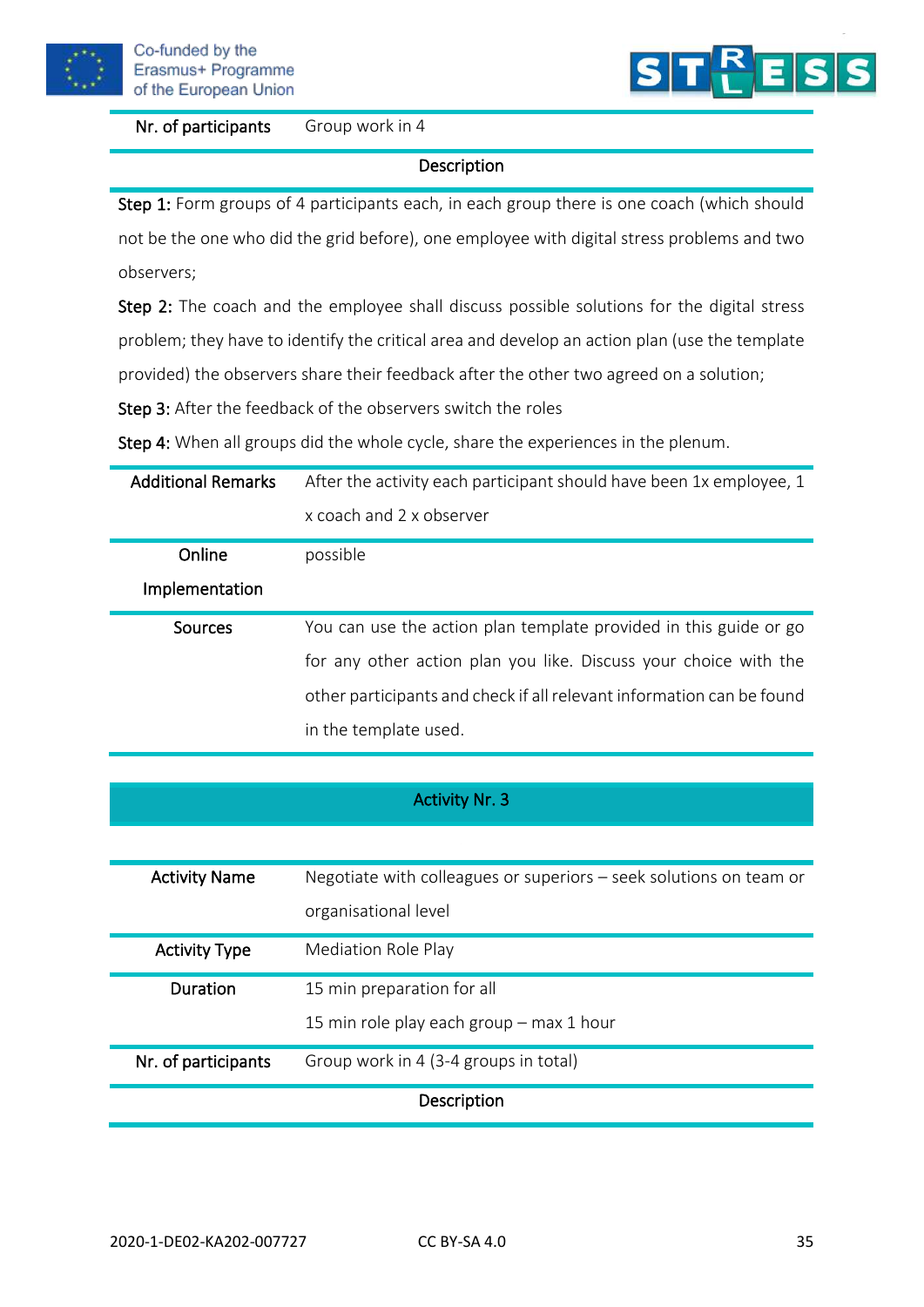



Step 1: Form groups of 4 participants each, in each group there is one coach (which should not be the one who did the grid before), one employee with digital stress problems and two observers;

Step 2: The coach and the employee shall discuss possible solutions for the digital stress problem; the observers share their feedback after the other two agreed on a solution; Step 3: After the feedback of the observers switch the roles

| <b>Additional Remarks</b> | After the activity each participant should have been 1x employee, 1   |  |
|---------------------------|-----------------------------------------------------------------------|--|
|                           | x coach and 2 x observer                                              |  |
| Online                    | possible                                                              |  |
| Implementation            |                                                                       |  |
| Sources                   | You can use the action plan template provided in this guide or go     |  |
|                           | for any other action plan you like. Discuss your choice with the      |  |
|                           | other participants and check if all relevant information can be found |  |
|                           | in the template used.                                                 |  |

#### Activity Nr. 4

| <b>Activity Name</b> | Evaluate the Checklists                   |
|----------------------|-------------------------------------------|
| <b>Activity Type</b> | Reflection and exchange in the plenum     |
| Duration             | 5 min reflection and 20 min in the plenum |
| Nr. of participants  | Whole group                               |

**Description** 

Step 1: Reflect how far these recommendations have been introduced in your actual or prior work place,

- What recommendations have been implemented successfully in your workplace
- what are the positive or negative effects of following such recommendations?
- Do you have any additional advice which you consider useful and are not listed?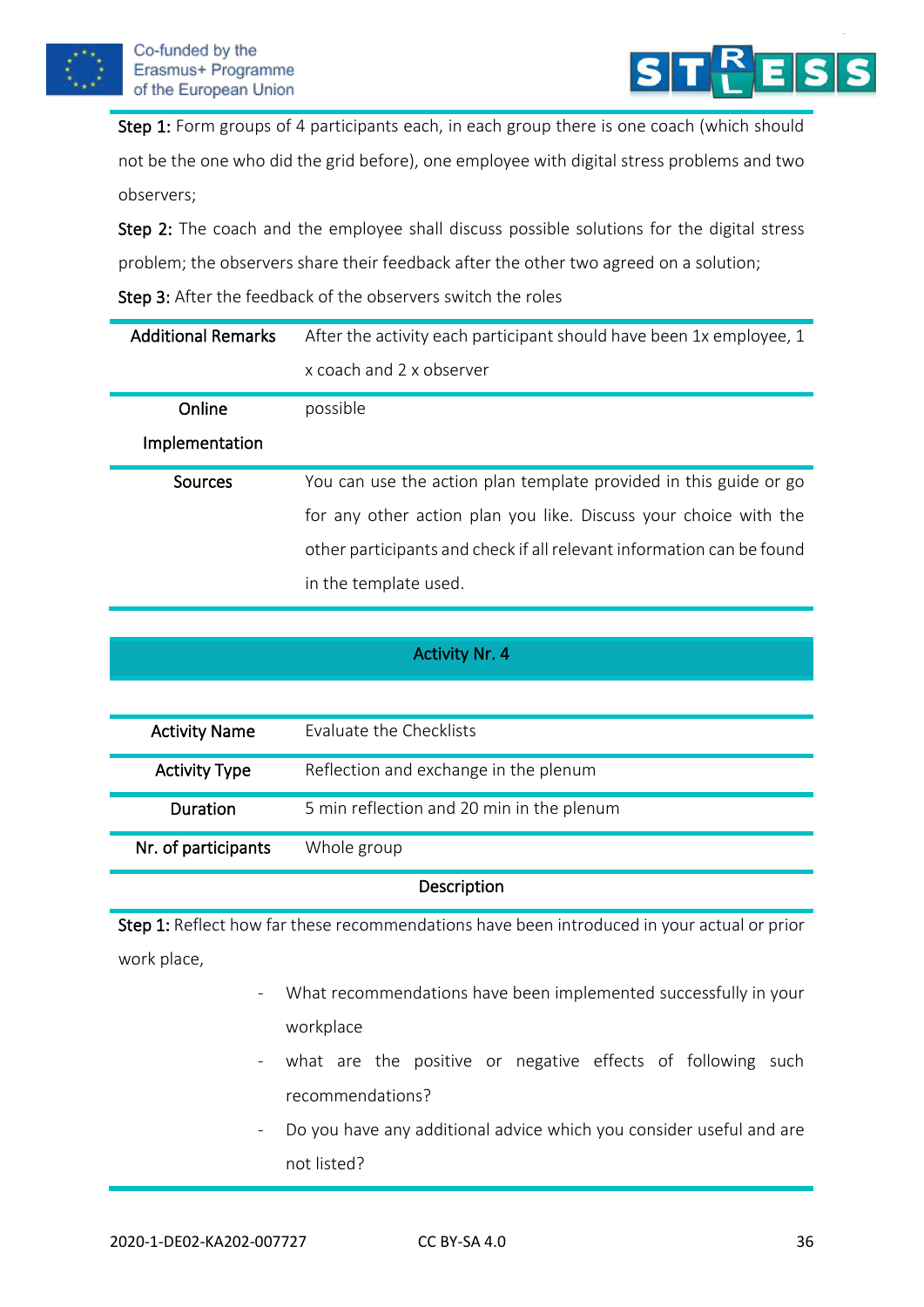



Step 2: After a short reflection of 5 min on personal experiences, discuss different approaches in the plenum.

| <b>Additional Remarks</b> | This discussion will provide more insight to different working |  |
|---------------------------|----------------------------------------------------------------|--|
|                           | procedures, problems existing and solution finding.            |  |
|                           | If you find additional points add them to the checklists.      |  |
| Online                    | possible                                                       |  |
| Implementation            |                                                                |  |
| Sources                   | Checklists under 2.2 of this guide                             |  |

| <b>Activity Nr. 5</b> |  |
|-----------------------|--|
|-----------------------|--|

| <b>Activity Name</b> | Home office regulations            |
|----------------------|------------------------------------|
| <b>Activity Type</b> | Investigation groups               |
| Duration             | $50 \text{ min}$                   |
| Nr. of participants  | Groups to max. 5 participants each |

#### **Description**

Step 1: Split the group into working teams of max. 5 participants each.

Step 2: Investigate the main important regulations in regards to home office in your country. Write a flipchart to present to the others. Half of the working groups should imagine that the audience are employers and they have to inform them on all important points they have to know to introduce home office in their organisations. The other half of the working groups should imagine that their audience are employees who have to get familiar with these regulations.

Step 3: There is 20 minutes preparation time and then 5 minutes for each group. At the end do a quick feedback round on the activity.

| <b>Additional Remarks</b> | $\qquad \qquad$                                            |
|---------------------------|------------------------------------------------------------|
| Online                    | possible                                                   |
| Implementation            |                                                            |
| Sources                   | National regulations mentioned in point 5 of this training |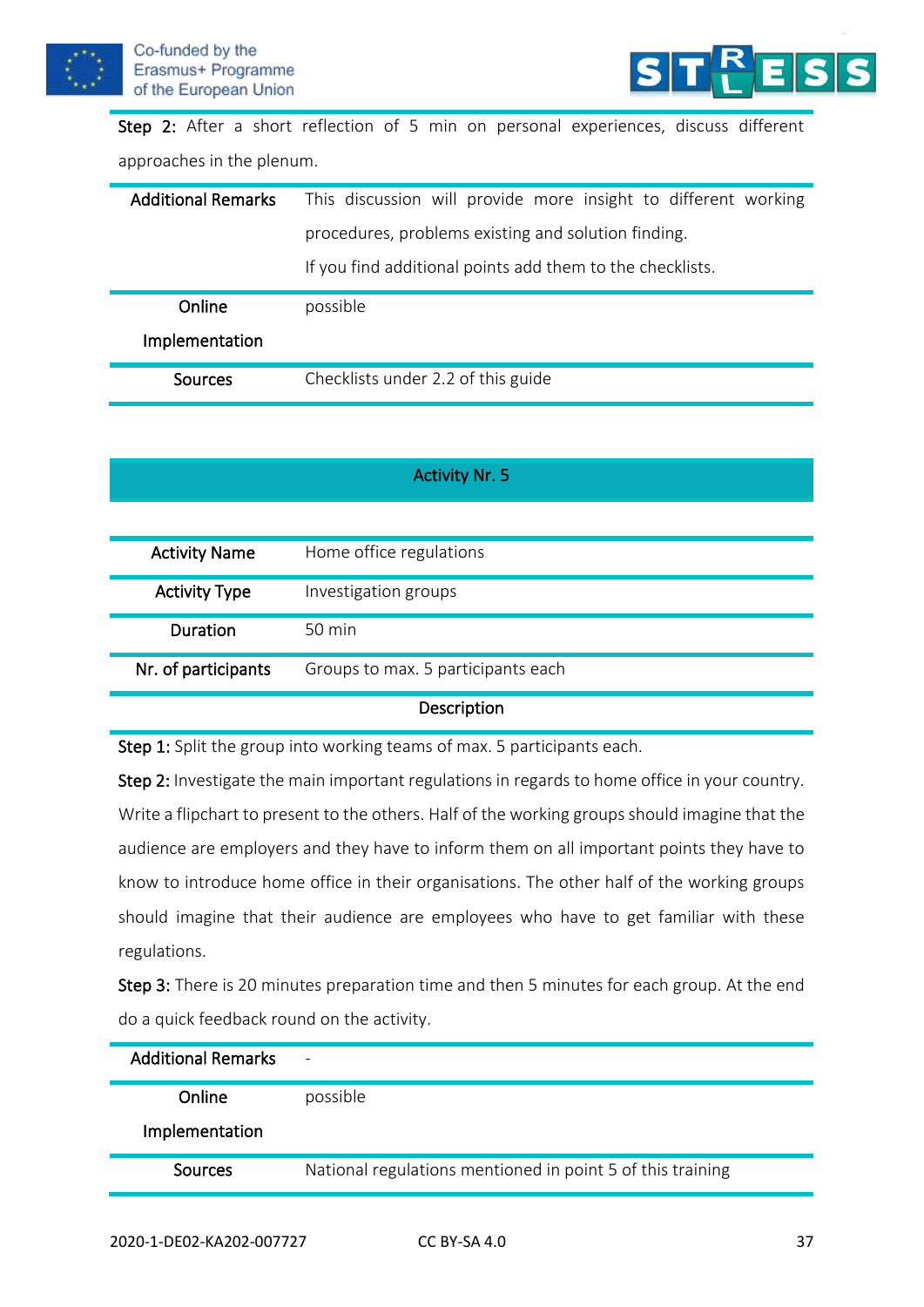



# <span id="page-37-0"></span>**5 Additional skills required to work as a Digital Stress Coach**

To be able to address the solution-finding on different levels, specific skills are required. As possible candidates may have different competences already due to their profile and prior training, this section will propose possible activities to improve these skills and recommend further reading.

For each skill which might be needed, we propose a link for training activities and/or further literature organised in the structure below (following the context in which they have to be applied). Maybe they motivate you to further explore the topic on the internet.

On personal level:

- [Interview Techniques](https://www.youtube.com/watch?v=ZTwaDum7_qE)
- [Basic coaching Methods](https://www.youtube.com/watch?v=628AGudM17s)
- [Analysing skills to identify the individual need of the person, level of problem and](https://www.youtube.com/watch?v=Cm5ukdquISE)  [solution finding possibilities](https://www.youtube.com/watch?v=Cm5ukdquISE)

On team level:

- [Knowledge on teams and how to introduce changes in teams](https://www.youtube.com/watch?v=l6vPvCtIcJM)
- [Identify specific team culture of the organisation](https://www.youtube.com/watch?v=aVM6vfgbgrA)
- [Involving key players, dealing with challenges and withdrawals](https://inspireleaders.com.ph/blog/characteristics-key-players-organization)

On organisational level:

- [Identify company structure and change management](https://www.youtube.com/watch?v=k69i_yAhEcQ)
- [Intermediator skills and negotiation challenges](https://www.youtube.com/watch?v=RfTalFEeKKE)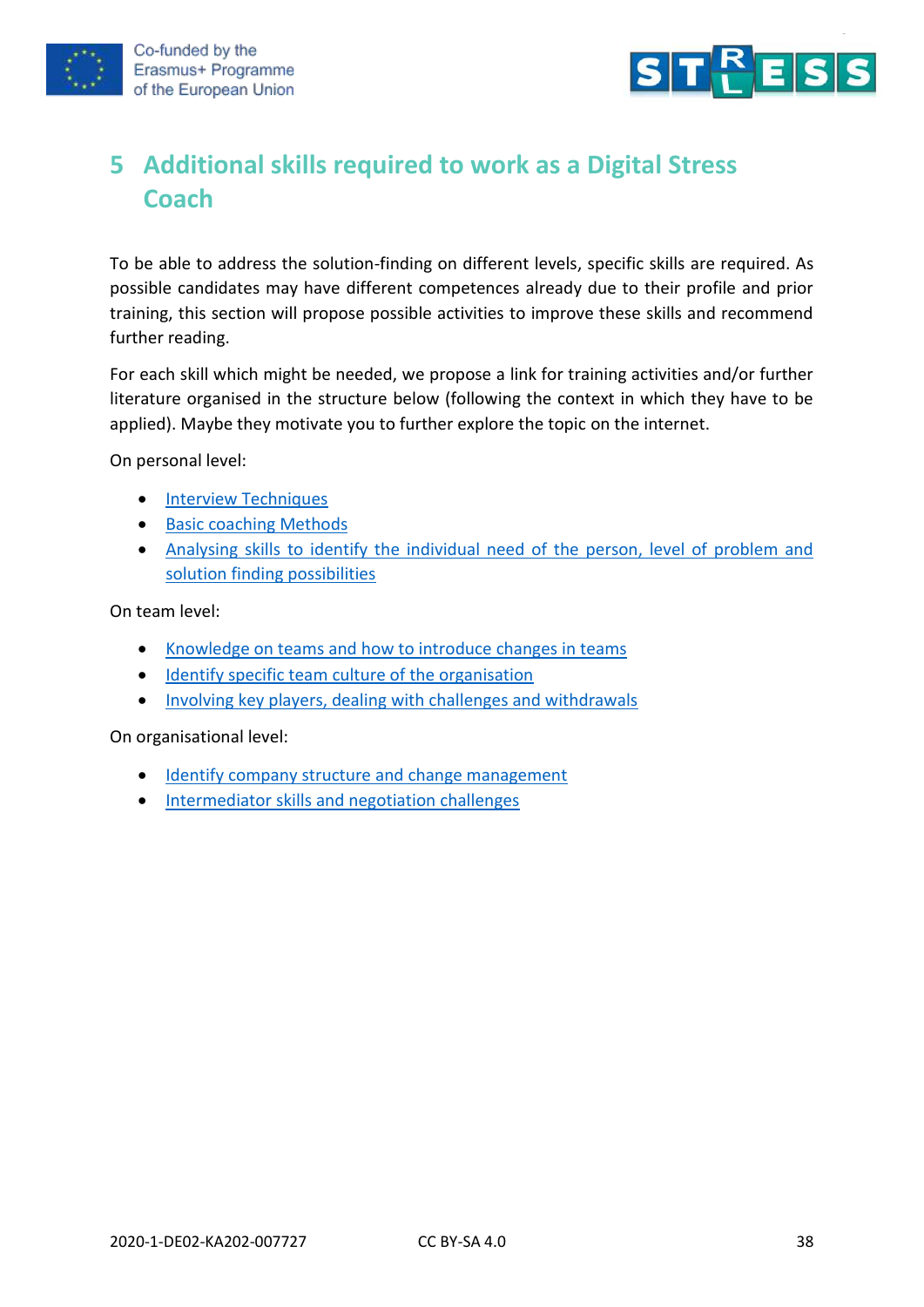



# <span id="page-38-1"></span><span id="page-38-0"></span>**6 Further reading**

#### **6.1 National legislation and European legislation**

Underneath you find the links and respective resources to inform yourself on the specific topics. Links were provided per partner country if available in English otherwise in partner language, so that the reader can access relevant information of the country and identify reliable resources on these topics (with help of a translation programme if not available in English).

- **WORKPLACE EVALUATION** AUSTRIA BULGARIA GERMANY [SPAIN](https://prevencion.asepeyo.es/wp-content/uploads/R2E17050-Listas-autoevaluaci%C3%B3n.-Lugares-de-trabajo.-Control-del-riesgo_Asepeyo.pdf)

- **REQUIREMENTS FOR IT WORKPLACES**

- AUSTRIA BULGARIA GERMANY [SPAIN](https://elderecho.com/derechos-laborales-en-la-nueva-lopd)
- **HOME OFFICE** [AUSTRIA](https://www.wko.at/service/arbeitsrecht-sozialrecht/homeoffice-die-kuenftigen-regelungen.html) [BULGARIA](https://www.lex.bg/laws/ldoc/1594373121) [GERMANY](file:///C:/Users/angelapittl/Documents/CIS/Proyectos/Stessless/IOs/IO4/Legal%20framework%20for%20Working%20from%20Home:%20https:/www.pfalz.ihk24.de/recht/arbeitsrecht/spezielle-beschaeftigungsverhaeltnisse/homeoffice-4921780) [SPAIN](https://www.boe.es/buscar/pdf/2020/BOE-A-2020-11043-consolidado.pdf)
- **MINIMUM REQUIREMENTS OF WORKING CONDITIONS** AUSTRIA [BULGARIA](https://www.lex.bg/laws/ldoc/2135509298) [GERMANY](https://dejure.org/gesetze/ArbSchG/5.html) [SPAIN](https://www.boe.es/buscar/pdf/1997/BOE-A-1997-8669-consolidado.pdf)
- **LIMITATIONS AND RESTRICTIONS AFFECTING THE WORK AND HEALTH ON THE WORK PLACE** AUSTRIA [BULGARIA](https://www.lex.bg/laws/ldoc/-549687807) [GERMANY](https://www.gesetze-im-internet.de/arbzg/BJNR117100994.html) [SPAIN](https://www.sanidad.gob.es/ciudadanos/saludAmbLaboral/saludLaboral/normativa.htm)

**PREVENTATIVE MEASURES RECOMMENDED** AUSTRIA [BULGARIA](https://lex.bg/laws/ldoc/-552858623) GERMANY [SPAIN](https://www.boe.es/buscar/pdf/1995/BOE-A-1995-24292-consolidado.pdf)